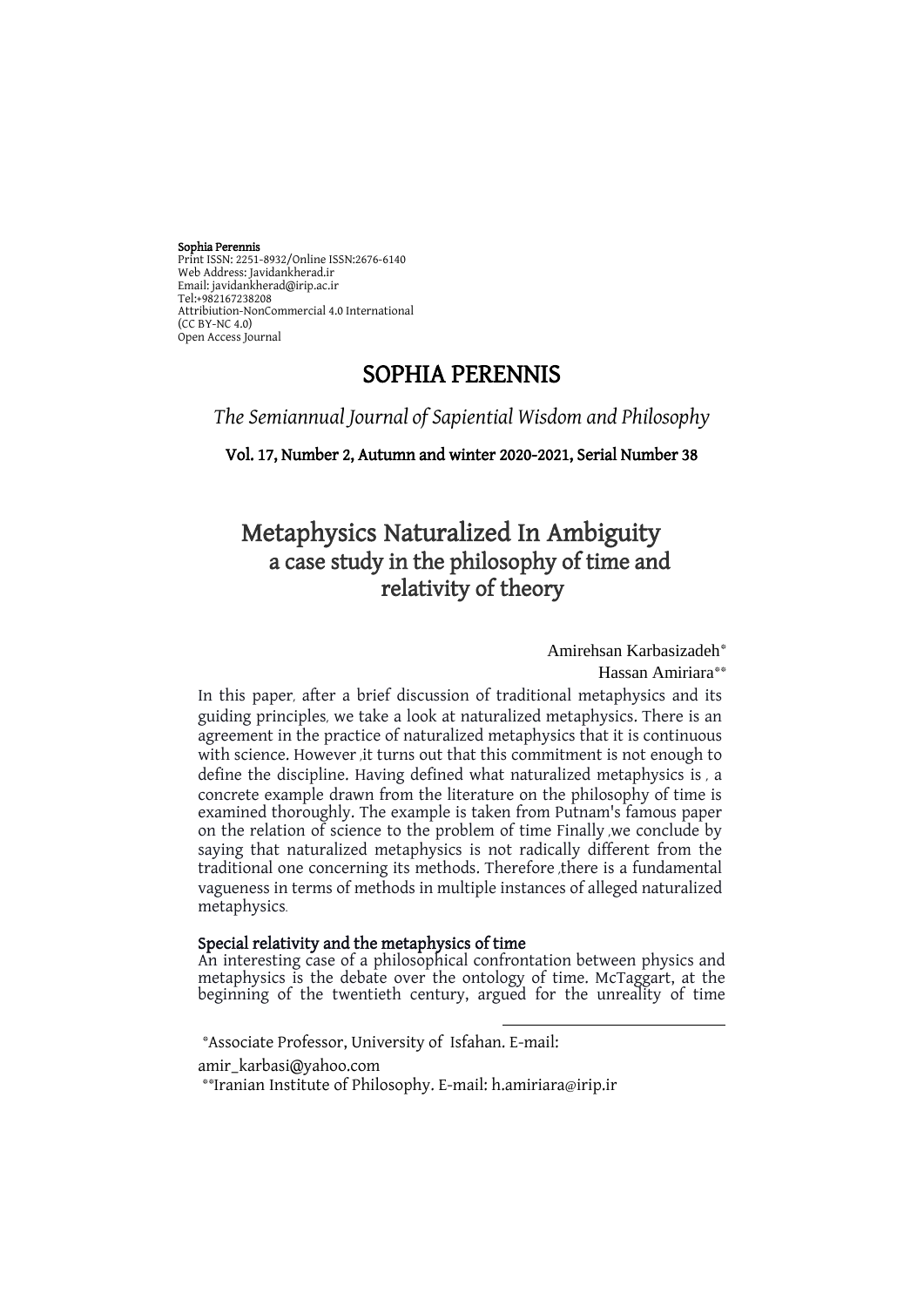(McTaggart, 1908). His argument has resurrected the problem of the dimensionality of the world in metaphysics . After that , three kinds of ontologies have been distinguished : Presentism) only the present events are real ,(Pastism) only the past and present events are real ,(and Eternalism ) All past , present , and future events are real .(In general , the metaphysical debate over these three kinds of ontologies was pursued traditionally *j.e.* by *a priori* argumentation . However , since the 1960 s , the debate found an interesting naturalistic twist :by arising arguments from the relativity of simultaneity in favor of eternalism , physics in general and special relativity, in particular, gained an important role in the debate.

### 1. Science as the ultimate solution

Some philosophers had argued that the problem of the true ontology of time gets its ultimate solution by) and only by (physics . The idea was the , there is a well-established scientific theory of space and time , namely the special theory of relativity , which rejects the ontological distinction between past present , and future events . So this theory has thought us that we live in a four-dimensional world and there is no more ontological problem concerning time and the determination of future events) for example , see Gödel , 9191 Rietdijk 1966 , Fitzgerald 1969 , Putnam 1967 , Sider 52-42 ,2001 and Saunders .) 2002 In his influential paper' , time and physical geometry '(1967) , Putnam argues given the relativity of simultaneity , since reality is absolute then past and future events as well as present ones are all real .

#### 2. Science as a source **,** not as the ultimate solution

In response to Putnam's argument , some philosophers objected that , from the relativity of simultaneity , one need not necessarily conclude eternalism . The absoluteness of reality , for example , is an assumption to which one might not be forced to commit) Sklar1977 .(275 The idea is that eternalism , presentism , and pastism , as viewed traditionally , are not the only options in the metaphysics of time . A metaphysician can reasonably , develop other metaphysical models of time consistent with the relativity theory) for example , see Stein , 1968 Stein 1991 and Godfrey-Smith .(1979).

# 3. science as a source of confirmation of rejection

As another trend in the literature , there is a tendency to considering the *a priori* method as a valid way of reasoning in metaphysics . Along this line , some philosophers continued to develop metaphysical models of ontology concerning time , based on the traditional *a priori* method. However, these philosophers are naturalistic in that they are sensitive to the outcomes of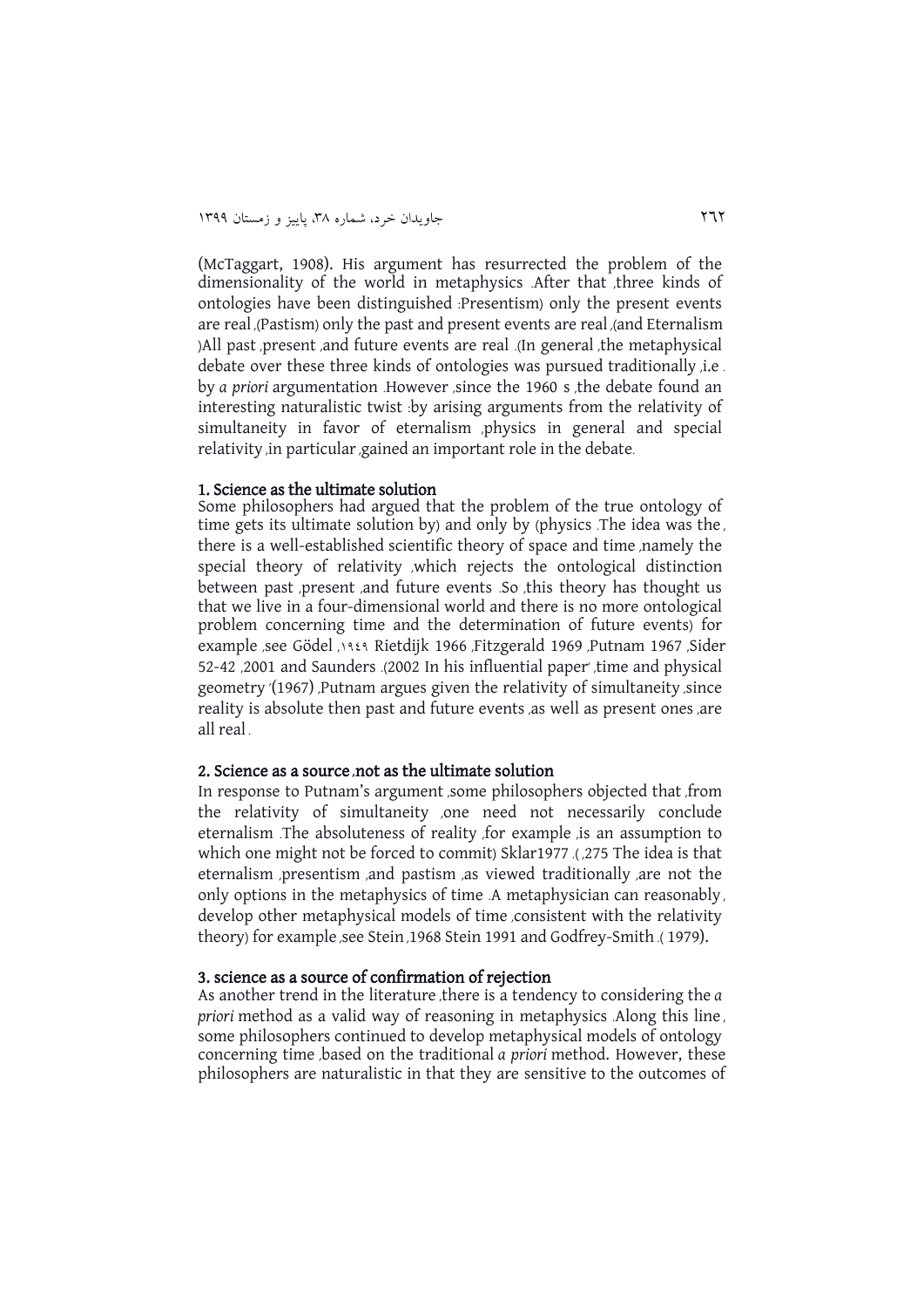science. They try to show that their favorite metaphysics either get confirmation from science (for example Sider (2001 or at least is empirically adequate) for example Tooley. (1997)

### 4. Philosophy as a study in the conditions of possibility of science

The fourth approach in) one might call (the natural philosophy of time has been exemplified in a work by a famous figure of logical positivism : Hans Reichenbach(1957) . He argued that some unempirical elements in the relativity theory can be treated as a priori . However , this differs from Kant's reasoning in that these a priori elements are not necessary , but conventional .This conventionality appears , especially , in the standard definition of simultaneity presented by Einstein This definition, Reichenbach argues , rests on the unverifiable assumption that the *oneway* speed of light is) in a vacuum (a constant in all directions . Appealing to the conventionality thesis , some philosophers had tried to argue in favor of eternalism) see for example Petkov 1989 and , (2008) while others attempt to exploit the in principle impossibility of determining empirically the one-way speed of light to defend their non-eternalistic metaphysics against Putnam's argument) Tooley1997 , Cohen. (2016)

#### Conclusion

we conclude by saying that naturalized metaphysics is not radically different from the traditional one concerning its methods . Therefore , there is a fundamental vagueness in terms of methods in multiple instances of alleged naturalized metaphysics.

#### References

- Chakravartty, A. (2013). On the Prospects of Naturalized Metaphysics in *Scientific Metaphysics* .Oxford University Press
- Dainton, B. (2002 .*(Time and Space ,McGill-Queen's University Press.*)
- Fitzgerald, P. (1969). The truth about tomorrow's sea fight .*The Journal of Philosophy.* 194-803, 1997,
- Friedman ,M .)9111( .*Reconsidering logical positivism* .Cambridge University Press.
- Gödel, K. (1949). A Remark About the Relationship Between Relativity Theory and Idealistic Philosophy, in Paul Arthur Schilpp (ed ,).*Albert Einstein* :*Philosopher Scientist* ,Open Court Publishing Company. 11-00V,
- Godfrey-Smith, W (1979), Special Relativity and the Present , *Philosophical Studies*.222-288 :86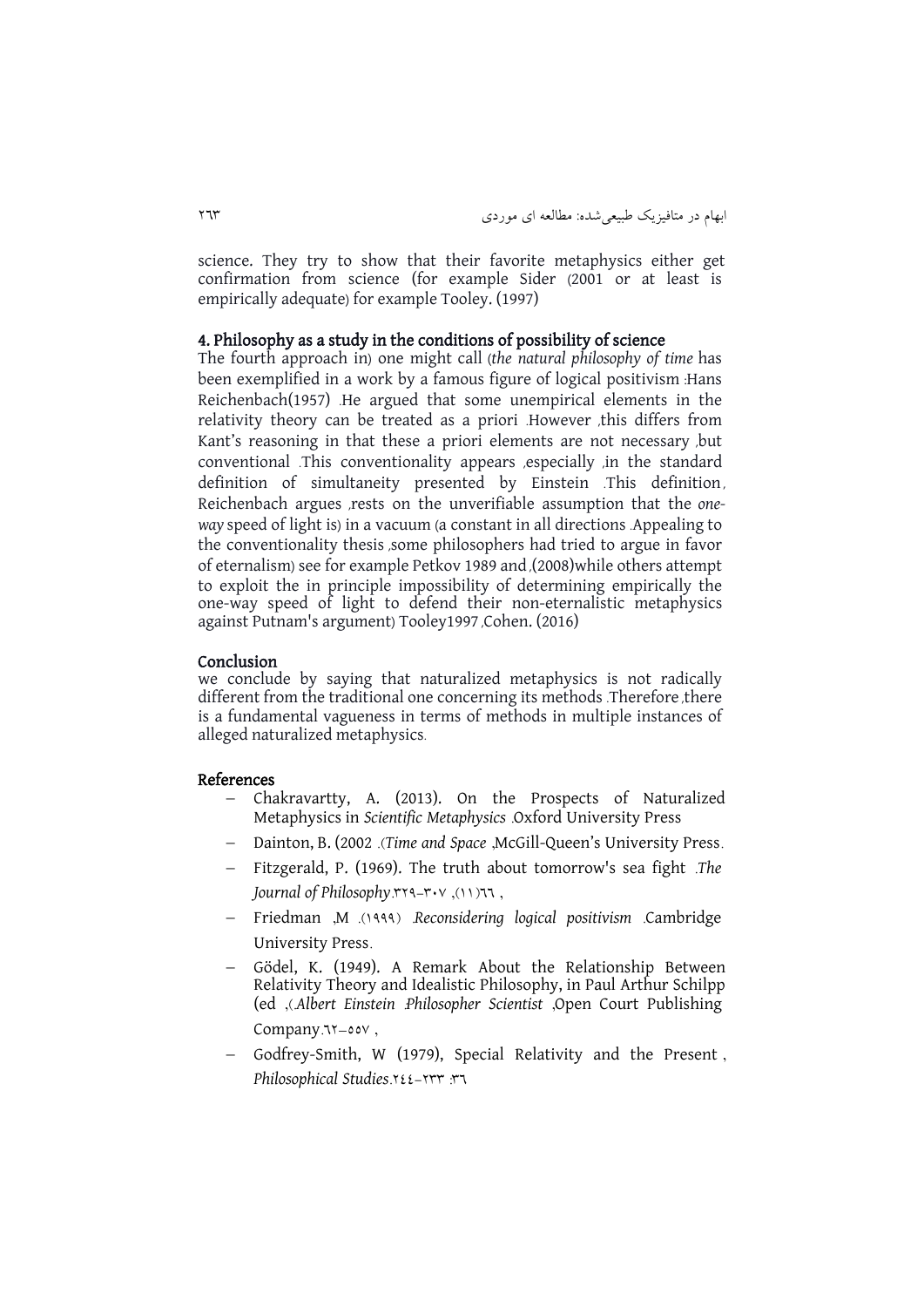- Grünbaum, A. (1973 .)*Philosophical Problems of Space and Time* )Boston Studies in the Philosophy of Science, Volume 12), 2nd enlarged edition ,D .Reidel.
- Hettche ,Matt and Corey Dyck" ,)2093( .Christian Wolff ,"*The Stanford Encyclopedia of Philosophy*) Winter  $x \rightarrow 9$  Edition ,(Edward N .Zalta (ed ,(.) URL< =https://plato.stanford.edu/archives/win2019/entries/wolffchristian.</
- Kim J" .(٢٠٠٣) The American Origins of Philosophical Naturalism ". Journal of Philosophical Research) \*^ Supplement):83-98
- Ladyman, James (2007) Does Physics Answer Metaphysical Questions in *The Royal Institute of Philosophy Supplements* ,Volume 61,179-201
- MacDonald & Laurence. (1998 )*Contemporary Readings in the Foundations of Metaphysics* .Routledge. London .
- McTaggart, J.M.E (1908). The Unreality of Time Mind-20V, 1910, 1V,  $\vee$
- Oaklander, L. N. (1991). A defense of the new tenseless theory of time .*The Philosophical Quarterly*. **\*\*\*** ,(171) , (190.)
- Pettit, Philip. (1992) The Nature of Naturalism .*Proceedings of the Aristotelian Society* ,Supplementary Volumes.66-66:225
- Petkov, V. (1989). Simultaneity, conventionality and existence .*The British Journal for the Philosophy of Science*. $Y - 19$ ,  $(Y)Y - 79$
- Petkov, V. (2008). Conventionality of simultaneity and reality. *Philosophy and Foundations of Physics*.140-1964,
- Putnam, H. (1967). Time and Physical Geometry ,*Journal of Philosophy*.23–220 :62
- Reichenbach, H. (1958). (Translated by Reichenbach, M & Freund, J ( *The Philosophy of Space and Time* .Dover.
- Rietdijk, C (1966). A Rigorous Proof of Determinism Derived from the Special Theory of Relativity ,*Philosophy* of *Science*.r{{-r{\mathb{1}}}
- Saunders, S. (2002). How Relativity Contradicts Presentism', in C. Callender, (ed ,).*Time* ,*Reality and Experience* .Cambridge University Press. 47–7VV.
- Savitt, S. (2000). There's no Time like the Present (in Minkowski Spacetime .(*Philosophy of Science* ,Vol ,*v. Supplement.*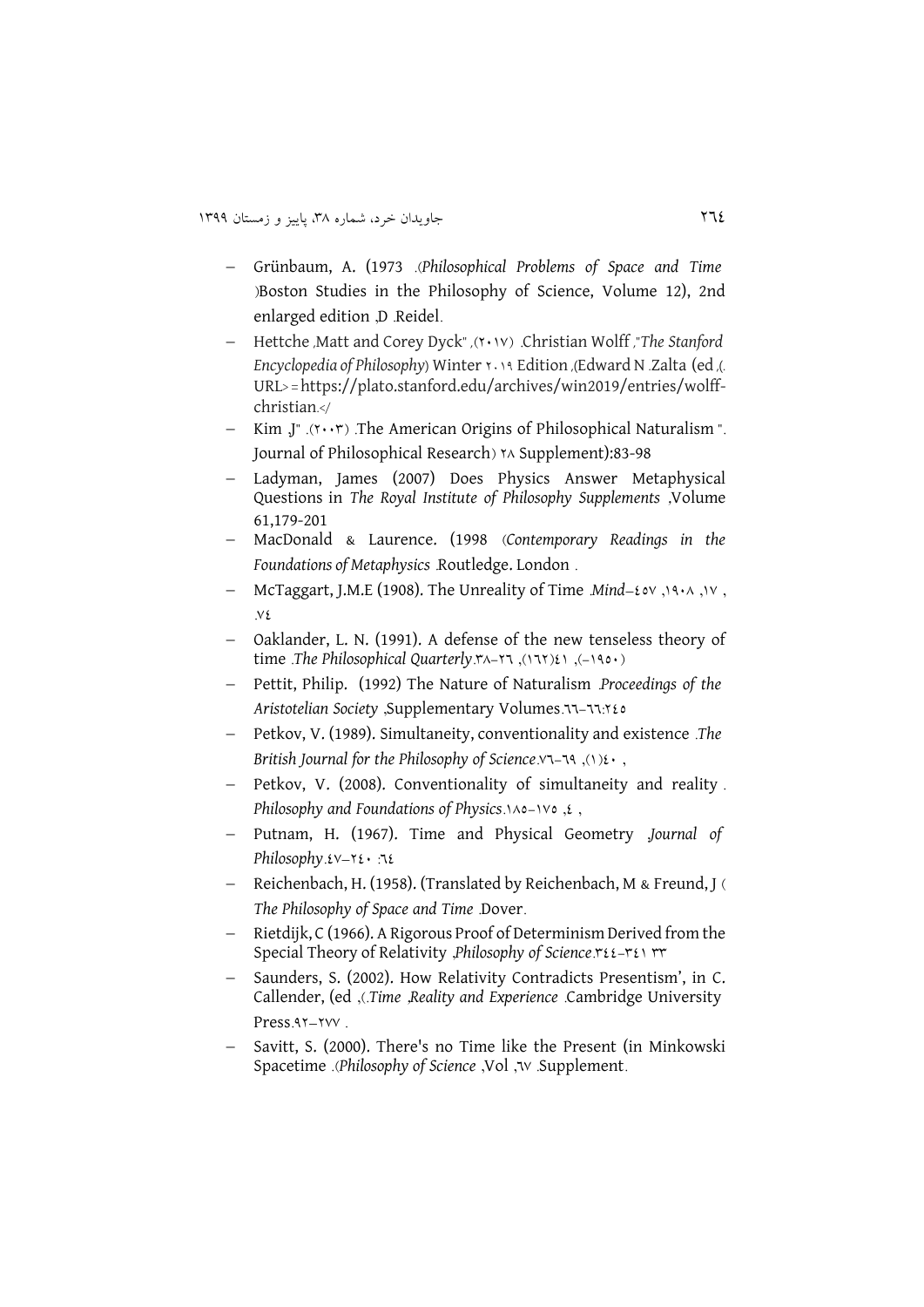- Sider, T. (2001 .)*Four Dimensionalism* :*An Ontology of Persistence and Time* .Oxford University Press.
- Sklar, L. (1977 .)*Space* ,*Time and Spacetime* .University of California Press
- Smith, Q. (1987). Problems with the new tenseless theory of time. *Philosophical Studies.* **And** *Philosophical Studies*.
- Smith, Q. (1999). The Sentence-Type Version of the Tenseless Theory of Time Synthese.<u>201-1977</u>, (٣)
- Sober, Elliot. (1994 .)*From a Biological Point of View* ,Cambridge University Press.
- Sober, Elliot. (2015 (Ockham's razors .Cambridge University Press.
- Stein, H. (1968). On Einstein–Minkowski Space-Time .*Journal of Philosophy*.28–5 :65
- Stein, H. (1991). On Relativity Theory and the Openness of the Future *Philosophy* of *Science*. *N*-0A: 1 & V
- Stroud, Barry. (1996). The Charm of Naturalis ,*Proceedings and Addresses of the American Philosophical Association*55-28:)2( 30
- Tooley, M. (1997 .)*Time* ,*Tense and Causation* .Oxford University Press.
- Williams, D. C. (1951). The myth of passage .*The Journal of Philosophy* ,  $.23222220207.25$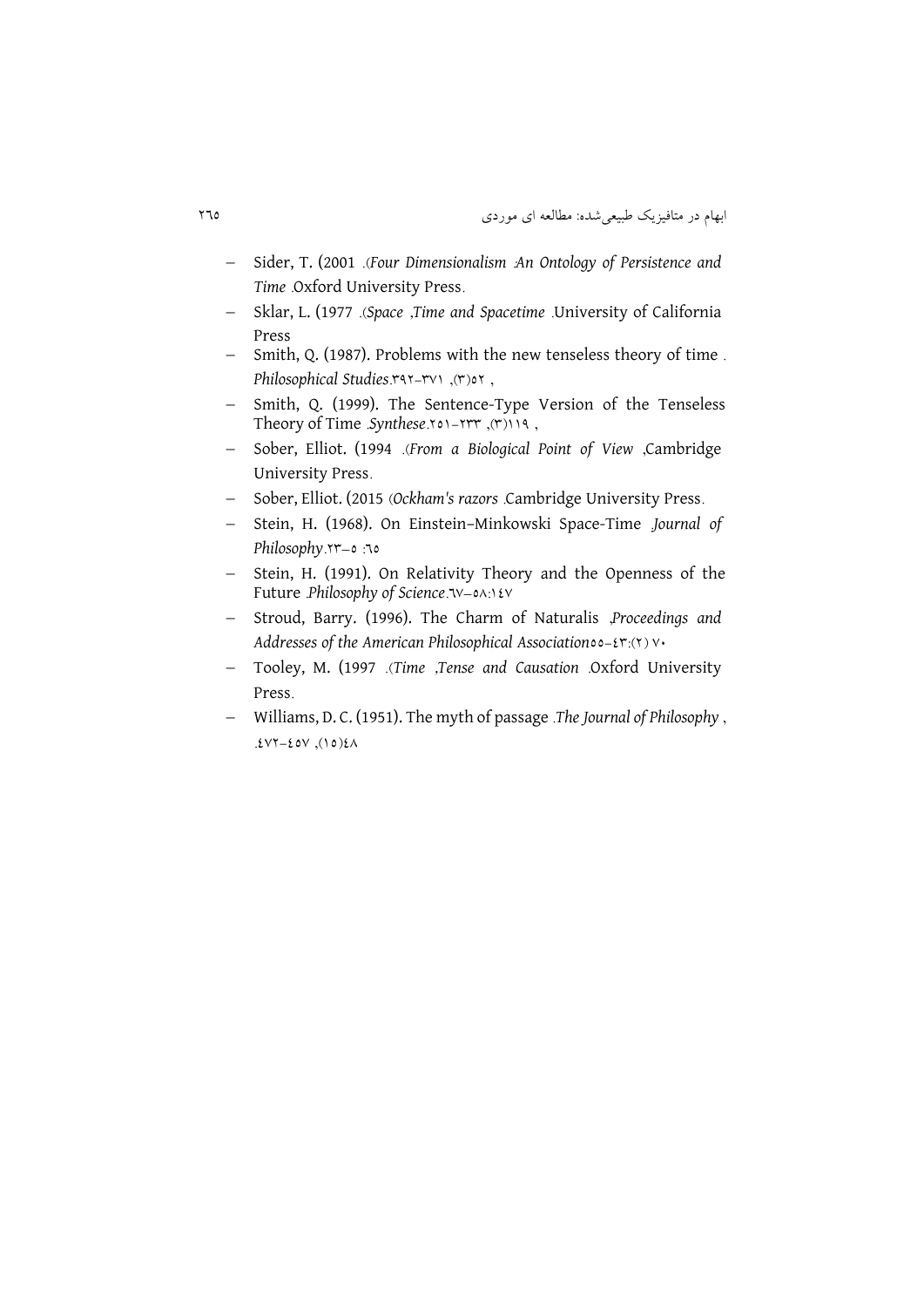**مجله علمی جاویدانخرد، شماره ،83 پاییز و زمستان ،9811 صفحات -169 138 ابهام در متافیزیک طبیعیشده: مطالعهای موردی بررسی انواع طبیعتگرایی در مواجهه متافیزیک و فیزیک نسبیت خاص در فلسفة زمان قرن بیستم \* امیر احسان کرباسی زاده حسن امیری آرا \*\*** در اين مقاله پس از بحث مختصری درباره اصول متافیزيک سنتی، به تعريف متافیزيک طبیعی شده میپردازيم. پس از آن به يک مثال ملموس از رابطه بین متافیزيک و علم در حوزه فلسف ه زمان اشفاره میکنیم. ادعای اول آن ا ست که در متون فل س ه فیزيکی که دربارۀ ن سبیت خاص تحرير ش دهاند چهار نوع رهیافت کلی در مورد م ساله زمان و ارتباط آن با نظريه ن سبیت خاص وجود دارد. پس از آنکه به بررسی چهار رهیافت ذکر شده پرداختیم سعی خواهیم کرد وجوه طبیعی شده متافیزيکی اين نوع نگاه ها را شناس ايی کنیم. پس از بررسی اين وجوه، نتیجه میگیريم که وجوه ذکر شده در فلس ه فیزيک )ن سبیت خاص( به هیچ وجه متافیزيک را از متافیزيک سنت ی متمايز نمیکنند. ادعای پايانی اين مقاله اين ا ست که ابهامی ا سا سی در رو شهای مصاديق ادعايی متافیزيک طبیعی شده وجود دارد. **کلیدوازهها:** متافیزيک طبیعیشده، متافیزيک زمان، همزمانی، نسبیت خاص، سرمدیگرايی.

\* (نويسنده مسئول) عضو هيأت علمی دانشگاه اصفهان. رايانامه: amir\_karbasi@yahoo.com \*\* مؤسسه پژوهشی حکمت و فلسفهٔ ايران. رايانامه: h.amiriara@irip.ir<br>تاريخ دريافت:۹۹/۲/۱۷ تاريخ پذيرش: ٩٩/٤/١٨

 $\overline{a}$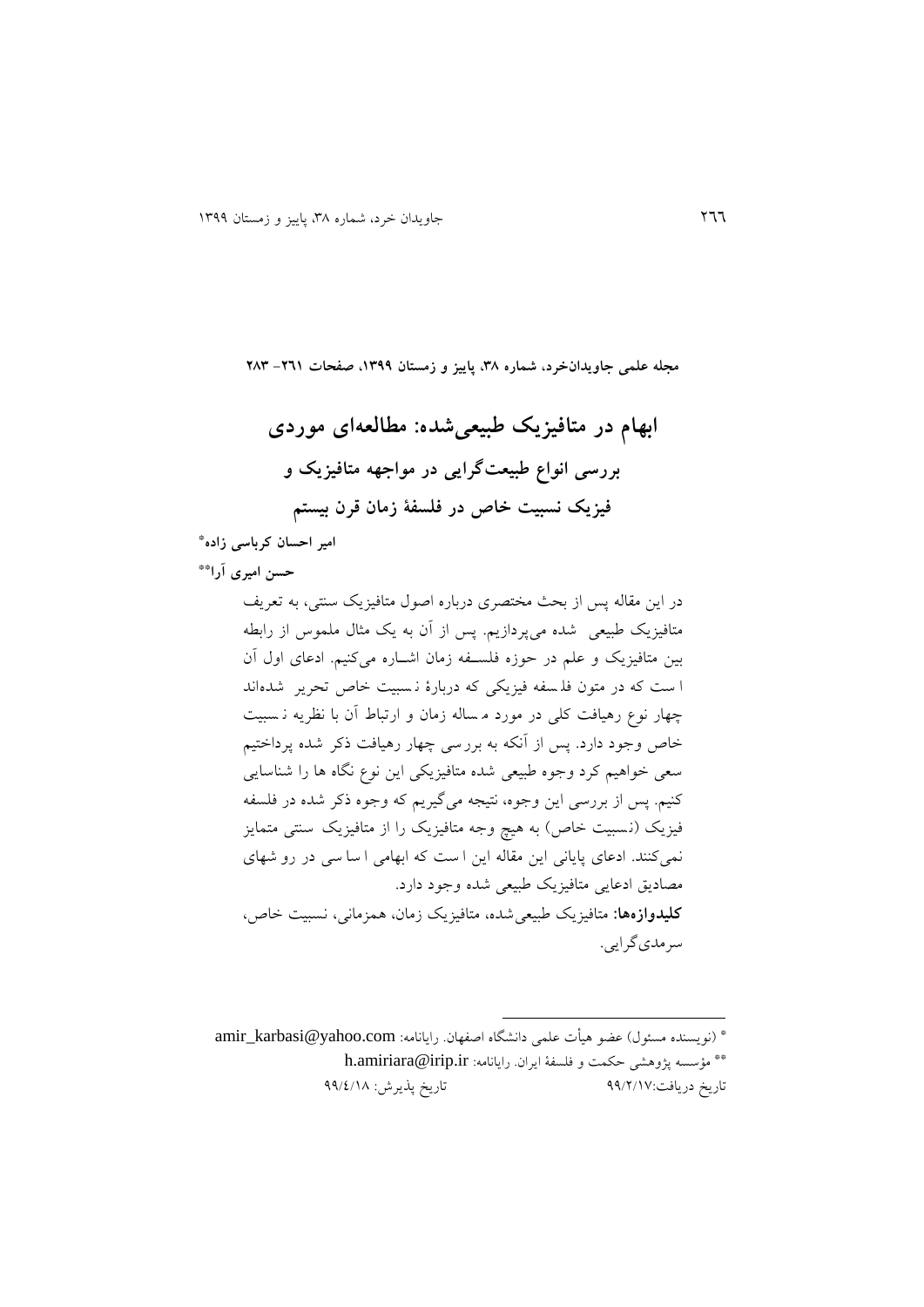#### **.9 مقدمه**

امروزه بسمیار گفته می شود که برای مثال نظریهٔ مکانتیک کوانتومی درک ما از علیت را تغییر داده اســت، يا نظريهٔ نســبیت تصــور ما از زمان را دگرگون کرده، يا نظريهٔ تکامل مباحث مربوط به انواع طبیعی را تحت تأثیر خود قرار داده اســـت. مفاهیمی که به طور سنتی مطالعة آنها در حوزۀ متافیزيک تصور می شده است. با نگاهی به کتابهايی که در حوزۀ متافیزیک منتشـــر می شــــوند، ملاحظه می کنیم روش فلســــفه ورزی در آنها عموماً «پیشـینی» اسـت. اما آنچه در دعاوی ابتدای اين سـطور جالب اسـت ارتباط يک نظريهٔ علمی و يک مفهوم متافيزيکی است. يک نظريهٔ علمی که شامل دعاوی «پسينی» است، چطور ممکن ا ست بر ت صور ما از انگاره هايی که عموماً متافیزيکی و »پی شینی « دان سته میشوند تأثیرگذار باشد؟

اگرچه به در ستی چنین ت صور می شود که ار سطو برای نخ ستین بار متافیزيک را تعريف کرده، ولی اين حوزۀ معرفتی همی شه مطابق تعريف وی پیش نرفته ا ست. عظوه بر اين، متافیزيک بعد از ارسطو، مطالعه درباره وجود از جنبه های خاصتر را نیز شام شده است. بعضی فیلسوفان خردگرا به دو نوع يا دو شاخه از متافیزيک اشاره می کنند: «متافيزيک عام»، علم به هستی آنگونه که هست، و «متافيزيک خاص»، علم به وجود از برخی جنبهها. برای نمونه، کریستین ولف متافیزیک را آشکارا به دو بخش عام و خاص تقسیم کرد که تقسیم آخر خود به خداشناسی عقلی، روان شناسی عقلی و جهان شناسی عقلی تقسیم می شد. (2014 Hettche(

بطور کلّی، انتظار می رود ارســطوییان کاملاً به «متافیزیک خاص»، دســتکم آنگونه که برخی فیلسـوفان خردگرا بدان اشــتغال دارند، مشــکوک باشـــد. اما به نظر نمی آيد متافيزيکدانان روزگار ما چندان در اين شـكاکيت ســـهيم باشـــند. طرفه اينجاســت که تمايزی که وولف ميان متافيزيک عام و خاص در نظر گرفته به حيات خود ادامه داده است.

ســـيمونز (1995, p.312) ذکر می کند: «عموماً متافيزيکی که امروزه بدان پرداخته می شـود، از يک طرف هســتی شــناســی عام يا نظريهٔ چیزها اســت، و از طرف ديگر، کموبیش دسته بندی از مباحث سنتی متافیزيک تحت عناوينی چون اختیار، خدا، کلیها، فضـــا و زمان و اشـــخاص». در ادامه، به بررســــی برخی دیدگاههای امروزی دربارهٔ متافیزيک میپردازيم.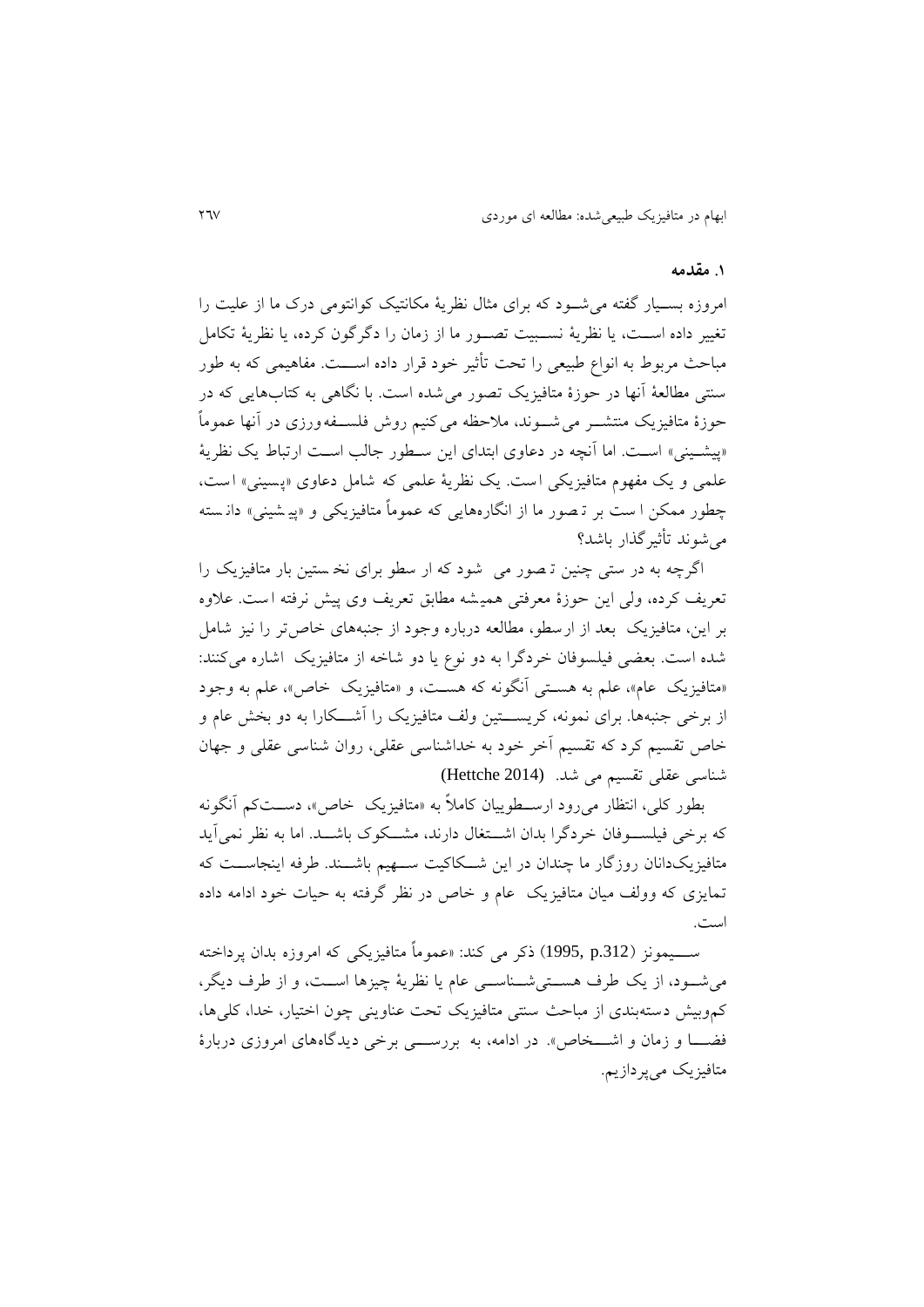با درآمدی به ماهیت متافیزيک مکدونالد و لورنس آغاز میکنیم. »متافیزيک، آنگونه که ارسطو توصیف می کند، مطالعهٔ «هستی آنگونه که هست» در نظر گرفته می شود. این بدين معناست که آن را مطالعهٔ هستی به معنای واقعی کلمه میداند ... ديگر رشــتهها، بخصوص علوم ، ... نسبت به هستی به صورت عام، يعنی نوعی از هستی که از ماهیت اين يا آن چیز خاص انتزاع می شود، کنجکاو نیسـتند، درحالیکه، متافیزیک دلبسـتهٔ آن است. متافیزیک خواهان تعیین آنچیزی است که ضـروری اسـت و شـرايطی که بايد محقق شـود تا چیزی-هر چیز که باشــد- به وجود آید» ( MacDonald & Laurence .)1998,1

بنابراين، فرض بر اين اســت که انواعی از اشـــياء وجود دارند و متافيزيک بهدنبال پاسخ به اين پرسش است که اين انواع کدامند. «يکی از پرسش های محوری در متافیزیک پر سش از این است که چه نوع چیزها یا هستومندهایی وجود دارند.» (ibid) پاسخ به پرسش اخیر مت ضمن د ست کم بع ضی از اشکال آن چیزی ا ست که فیل سو فان خردگرا »متافیزيک خاص « مینامند، زيرا درحالی که متافیزيک خاص معمولً نبايد جايی در مباحث متافيزيک عام دا شته با شد، جـستوجويی مختصر در فهر ست کتاب مکدونالد و لارنس آشکار میکند که بحث مفصل دربارۀ مفاهیمی چون «اعیان فیزیکی»، »ويژگیهای فیزيکی«، »اعداد« و »زمان« از ديدگاه هستی صرفشان نیست ، بلکه از جنبة اعیان فیزیکی، ویژگیهای فیزیکی و دیگر خصائصشان است. پس به نظر میرسد موووعات و مباحث متافیزيک اشتراکاتی با مباحث علمی دارد.

در اينجا بهتر است اصول روش شناختی را که در متافيزيک بهصورت تلويحی بهکار میروند اندکی شرح دهیم. دو ا صل از این ا صول ( MacDonald & Laurence 1998 5.) مخصوصاً حائز اهميت است و (اينها يا هر اصول مشابهی) تلويحاً يا تصريحاً توسط اغلب متافیزیک دانان امروزی پذیرفته می شود. (برای نمونه، سوبر (Sober 2015) معمولاً از اين دو اصل استفاده می کند)

**اصل صرفه جویی:** مبنای پذيرش هويتی در هستی شناسی، وابسته به قدرت تو ضيحي آن هويت در نظريات ما ست. اگر هوياتي، ضروری نيستند آنها را نمیپذيريم و اگر نقش تبیینیِ باارزشففی در بهترين نظريههای ما دارند آنها را قبول می کنیم.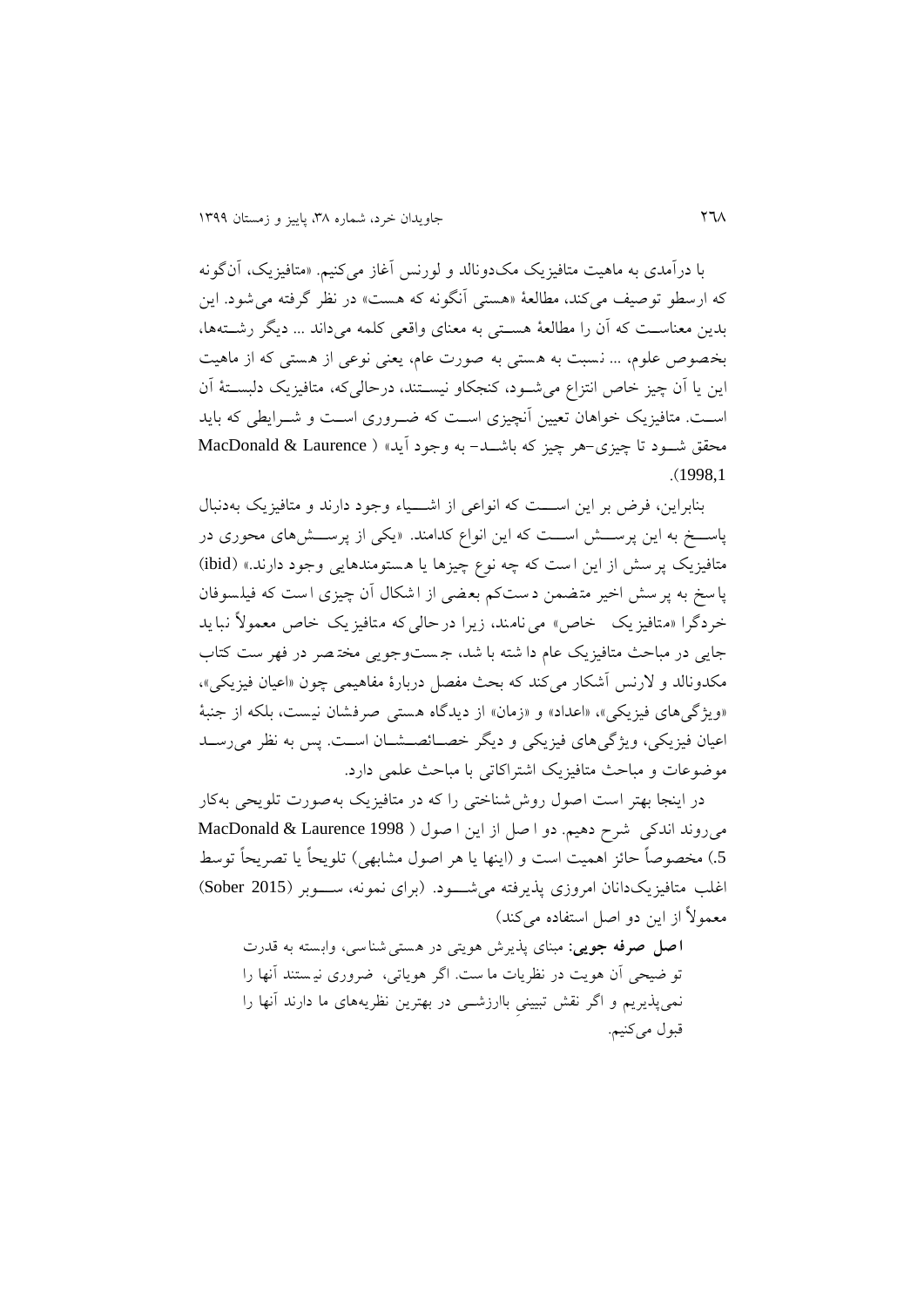**اصل تعهد:** همیشــه باید معیاری داشــته باشــیم تا بر اســاس آن تعهدات هستی شناسانهای را که ناشی از زبان یا تفکرمان است، مشخص کنیم. اين اصول با تلقی ارسطويی از متافيزيک سازگار است. اصل صرفه جويی در واقع بیانگر این است که امکان معرفت ریاضی مبتنی بر وجود اعیان ریاضی است. اصل دوم، به صـورت کاربردی اينگونه تعبير می شـود که در هر علم خاص، اگر نيازی به يکی از اصول آن نباشد، دراين صورت، هوياتی كه در آن اصل وجودشان پیشفرض گرفته شده وجود ندارند.

آيا نظريات علمی مانند نســـبيت و تکامل و مکانیک کوانتومی می توانند تأثیری بر مباحث متافیزيک و هستیشناسانه داشته باشند؟ دانشمندانی مانند داروين، گودل، و بور، خود معتقد بودند که يافتههای علمی تأثیری چ شمگیر بر متافیزيک خواهد دا شت . برای نمونه خود داورين میگويد: «اکنون که منشأ انسان ثابت شد، متافيزيک شکوفا خواهد». اغلب فیلســــوفانی که تحث تأثیر نظریهٔ تکامل هســـتند ذات گرايی مربوط به انواع را با نظرية تكامل گونهها ناسازگار می دانند (189–161 Sober)

يو شنکو در مقالهای باعنوان تأثیر آينشتاين بر فلسفهٔ معا صر، از تأثیر نـسبیت خاص بر ادينگتون، طرد متافيز يک مبتنی بر اشــــــياء و جايگزينی آن با مـتافيز يک مبتنی بر رويدادها و نيز حتى شكست فلسفهٔ برگسون با رواج نظريهٔ نسبيت سخن گفته است. (Ushenko 1969, p609)

بر همین اســاس، گروهی از فیلســوفان، بهتبیعت از کواين، ســـعی در ايجاد نوعی متافیزیک طبیعی شده کردند. قبل از آنکه به تعریف متافیزیک طبیعی شده بپردازیم. ذکر چند نکته در مورد طبیعتگرايی لزم به نظر میرسد.

طبیعتگرایی گرایشی در فلسفه است که در قرن بیستم با آثاری از دیویی، سلارز و نیگل رفتهرفته میان فیلسوفان رواج پیدا کرد. در قرن بیست<code>ویکم</code> نیز این گرایش شدیداً گسترش يافته است، به گونهای که اغلا فیلسوفان حوزۀ انگلوساکسون از اين که خود را طبیعت گرا بدانند ابايی ندارند (2003,84 ,Kim). باوجود اين، هنوز تعريف دقیق و جامعی از طبیعت گرايی وجود ندارد. فیلیپ پتیت طبیعت گرايی را اينگونه تعر يف می کند:

طبیعتگرایی قیودی را بر هر آنچه میتواند وجود داشــته باشــد اعمال میکند. هیچ موجود غیرطبیعی، ناطبیعی يا فراطبیعی وجود ندارد. (245 1992, Pettit). تعريف فوق کلی است و انواع طبيعتگرايی را از هم مجزا نمیکند. در متون فلسفی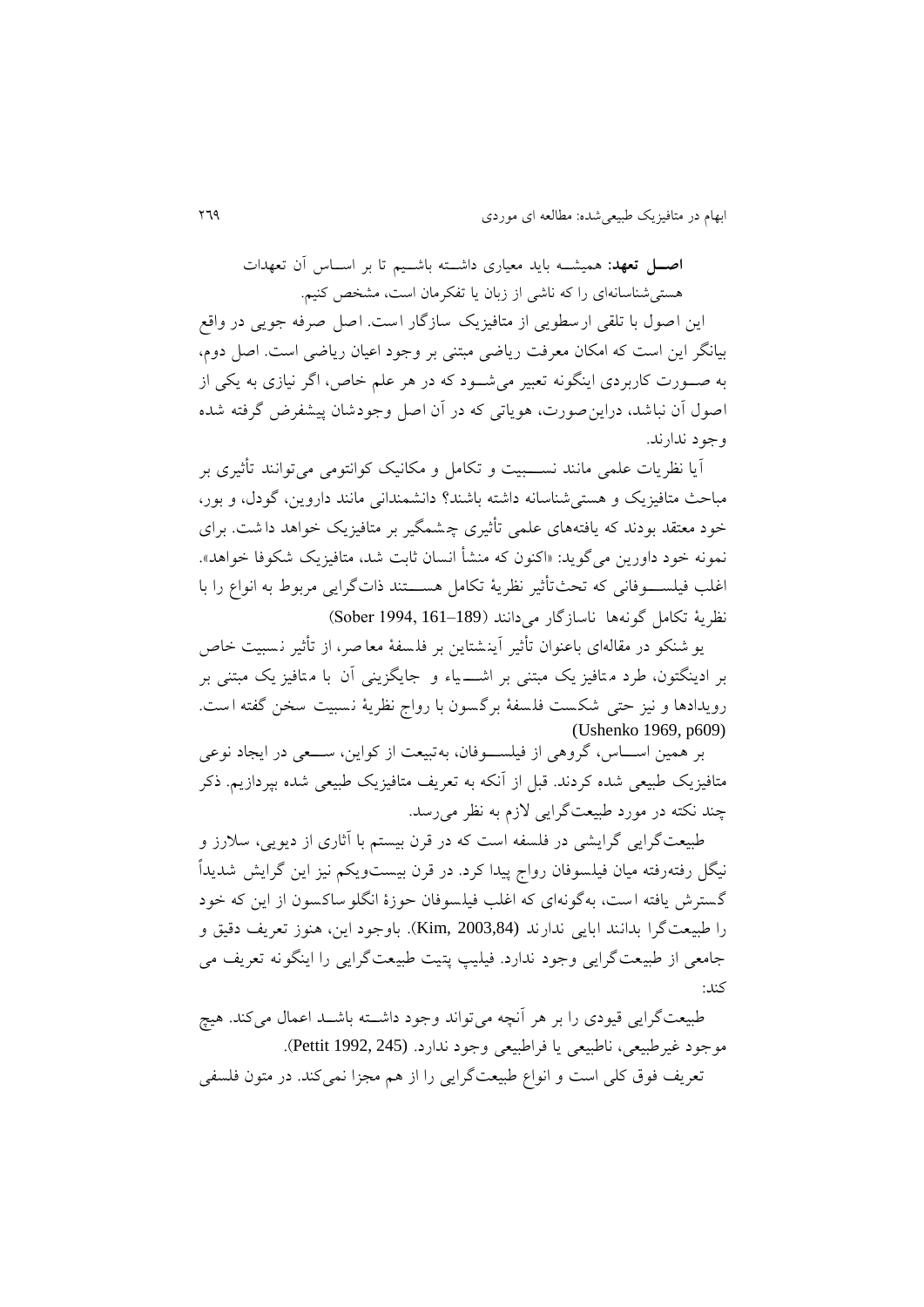به دو نوع طبیعتگرايی اشاره میشود که ذکر آنها در فهم دقیقتر اين گرايش کلی بسیار مفید است.

طبیعتگرايی هستی شـناختی يا متافيزيکی مدعی اسـت هر آنچه وجود دارد طبیعی اســـت (44 ,Stroud) درواقع، تعريف مذکور پتيت بيانی از همين طبيعت گرايی متافیزیکی ا ست. چنین تعریفی البته تا زمانی که منظور از طبیعی بودن م شخص ن شود اطظعبخش نی ست. البته بحث در مورد طبیعی بودن خارج از حو صلة اين مقاله ا ست و ما در اينجا صرفاً به ذکر همین تعريف بسنده میکنیم.

نوع ديگری از طبيعت گرايی که بيشـــتر مرتبط با اين مقاله اســـت طبيعت گرايی روش شناختی است. طبق اين ديدگاه، فلسفه اساساً تفاوتی با علوم تجربی ندارد. اهداف و روشهای فلسفه با علوم يکی است (Papineau, 2020).

طبق اين ديدگاه، فلســـفه نبايد بهصـــورت ســـنتی انجام شـــود و بنابراين، ازآنجاکه شــاخهای از علوم و در امتداد آنهاســت، بايد همواره نتايج علوم تجربی را مد نظر قرار دهد و با اســـتفاده از آنها در نظريات خود تجديد نظر کند. بديهی اســـت اتخاذ ديدگاه طبیعتگرايی روش شــناختی در تأملات متافیزيکی به تولید متافیزيک طبیعی شــده منجر می شو د.

متأسفانه تعريف دقیقی از متافیزيک طبیعی شده وجود ندارد. به نظر می رسد بهترين تعريف از آن تعريف چاکراوارتی است که می نويسد: »متافیزيک طبیعی شده متافیزيکی ا ست که ملهم از د ستاورهای علمی و محدود شده تو سط آنها با شد. طبیعتاً متافیزیکی که نه از دستاوردهای علمی الهام بگیرد و نه با آنها محدود شود متافیزیک سنتی است» .(Chakravartty 2013, 33)

اما معنای الهام گرفتن و محدود شدن دقیقاً معلوم نیست. لیدیمن و راس می نویسند: ما بر اين باوريم که علوم امروزی شواهدی برای در ستی بع ضی از مدعیات ايجابی در (Ladyman and Ross 2007, 27). .هستند متافیزيک

بنابراين، به نظر می رســـد از ديد اين فيلســـوفان، نظر يات علمی ميان نظام های متافيزيکی، داوری میکنند. هر نظام متافيزيکی که با نظريات علمی ناســـازگار باشــــد، گويی توسط آنها ابطال میشود.

متافیزیک طبیعی شـده پیوندی ناگسـسـتنی با طبیعتگرایی روش شـناختی دارد. لذا می توان آن را همان طبیعت گرايی روش شـــناختی در متافیزيک دانســـت. البته نحوۀ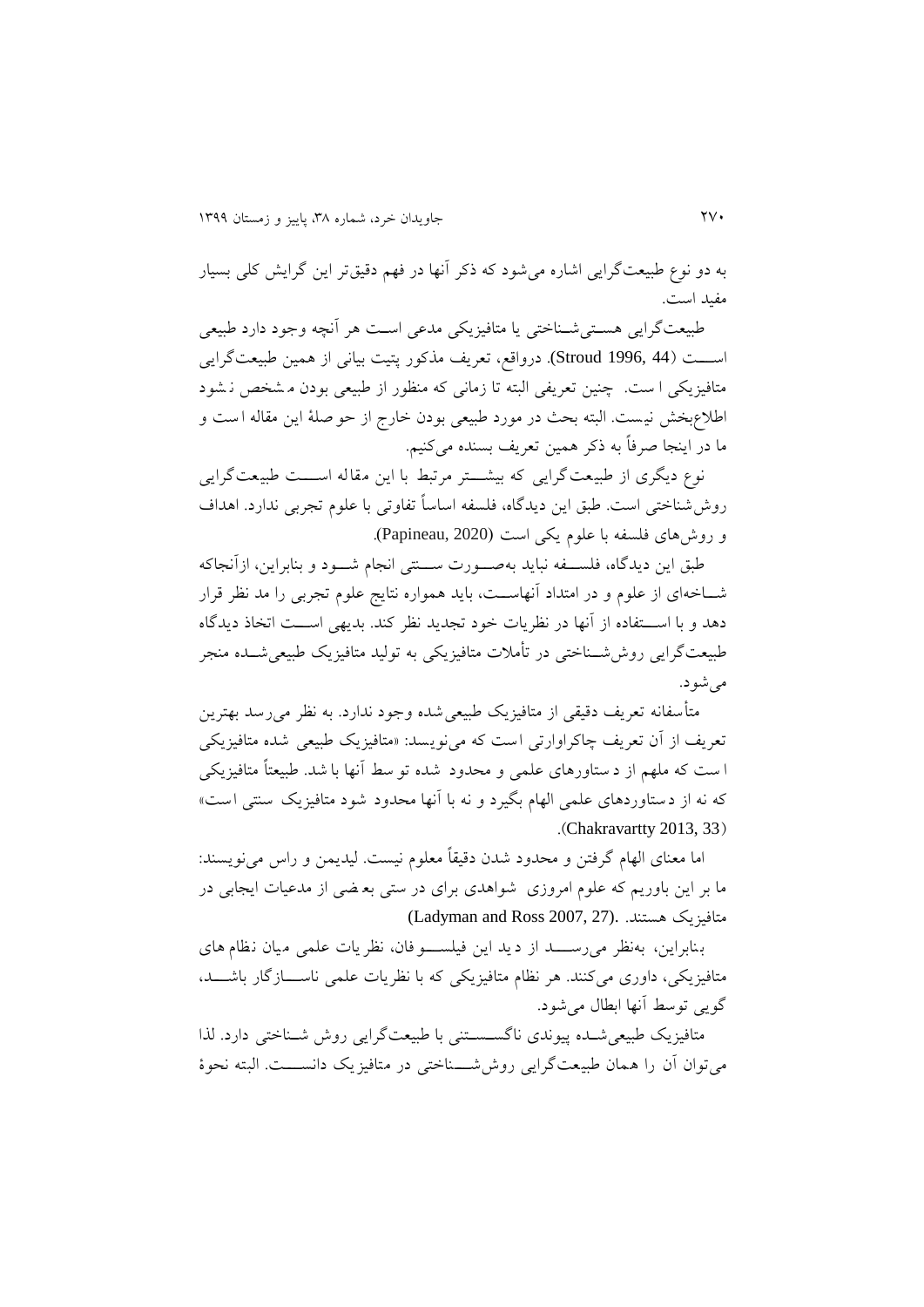پرداختن به مساش متافیزيک به صور ت طبیعیشده دقیقاً مشخص نیست. به نظر می سد، روشهای مختلفی برای طبیعی کردن متافیزیک وجود دارد و بعضی از آنها با روشهای سنتی معمول در متافیزیک چندان تفاوتی ندارند. برای بررسی حالات مختلف متافیزیک طبیعی شده در بخش بعدی به يک نمونه ملموس در متون فلسفهٔ فیزیک اشاره خواهیم کرد.

**.1 نسبیت خاص و متافیزیک زمان در قرن بیستم**

يکی از نمونه های جالب توجه مواجههٔ متافیزيک و فیزیک در قرن بیســــتم تأثیر نظريهٔ نسبیت خاص آینشتاین در مناقشات مربوط به متافیزیک زمان است. بسیاری از فلاسفه ادعا کرده اند که اين نظريهٔ علمی مســـألهٔ انتخاب متافیزیک حقیقی زمان را، که پیشــــتر م سأله ای متافيزيکی دان سته می شد، حل می کند (برای نمونه 1949 Gödel، Rietdijk .) Saunders 2002و Sider 2001, 42-52 ،Putnam 1967 ، Fitzgerald 1969 ،1966 توویح آنکه در ابتدای قرن بیستم، مقالهای از مکتاگارت، فیلسوف و متافیزيکدان شهیر بريتانیايی، باعنوان »ناواقعی بودن زمان« )1908 ,McTaggart)، مسففألهای را در فلسفف ه زنده کرد که البته پیش از آن بی سابقه نبوده ا ست. اين م سأله که آيا جهانی که ما در آن زندگی می کنیم، جهانی ســــه بعدی اســـت يا جهانی چهاربعدی. بهطورکلی، در فلســـفهٔ تحلیلی قرن بیستم، سه نوع متافیزیک برای زمان مطرح شد که هر کدام تبعات فلسفی و ه ستی شناختی متفاوتی در خمصوص زمان دارند. ا صالت حال (Presentism)، ا صالت حال و گذشته (Pastism که در برخی موارد Possibilism هم خوانده می شـــود) و اصالت سرمديت ) Eternalism). مطابق متافیزيک اصالت حال، فقط و فقط رويدادهای حال واقعیت دارند، مطابق متافیزیک اصـــالت حال و گذشــــته، فقط و فقط رویدادهای حال و گذ شته واقعیت دارند و مطابق متافیزيک ا صالت سرمديت تمام رويدادها، حال، گذشته و آينده واقعیت دارند. مک تاگارت خود معتقد بود تقسیم بندی رويدادها به حال، گذشته و آينده (که آن را سری A مینامد) ممکن نیست عینیت داشته باشد، و بنابراین، هر متافيزيکی که مستلزم قبول عينيت اين تقسيم بندی میان رويدادها باشد مردود است. بنابراين، از میان سه متافیزيک فوق، اصالت حال و اصالت حال و گذشته، به دلی آنکه متعهد به پذیرش عینیت این تفکیک در واقعیت هســـتند باید کنارگذاشـــته شـــوند.' اما روش استدللی مک تاگارت منطقی و پیشینی است. استدلل او واکنش های زيادی را در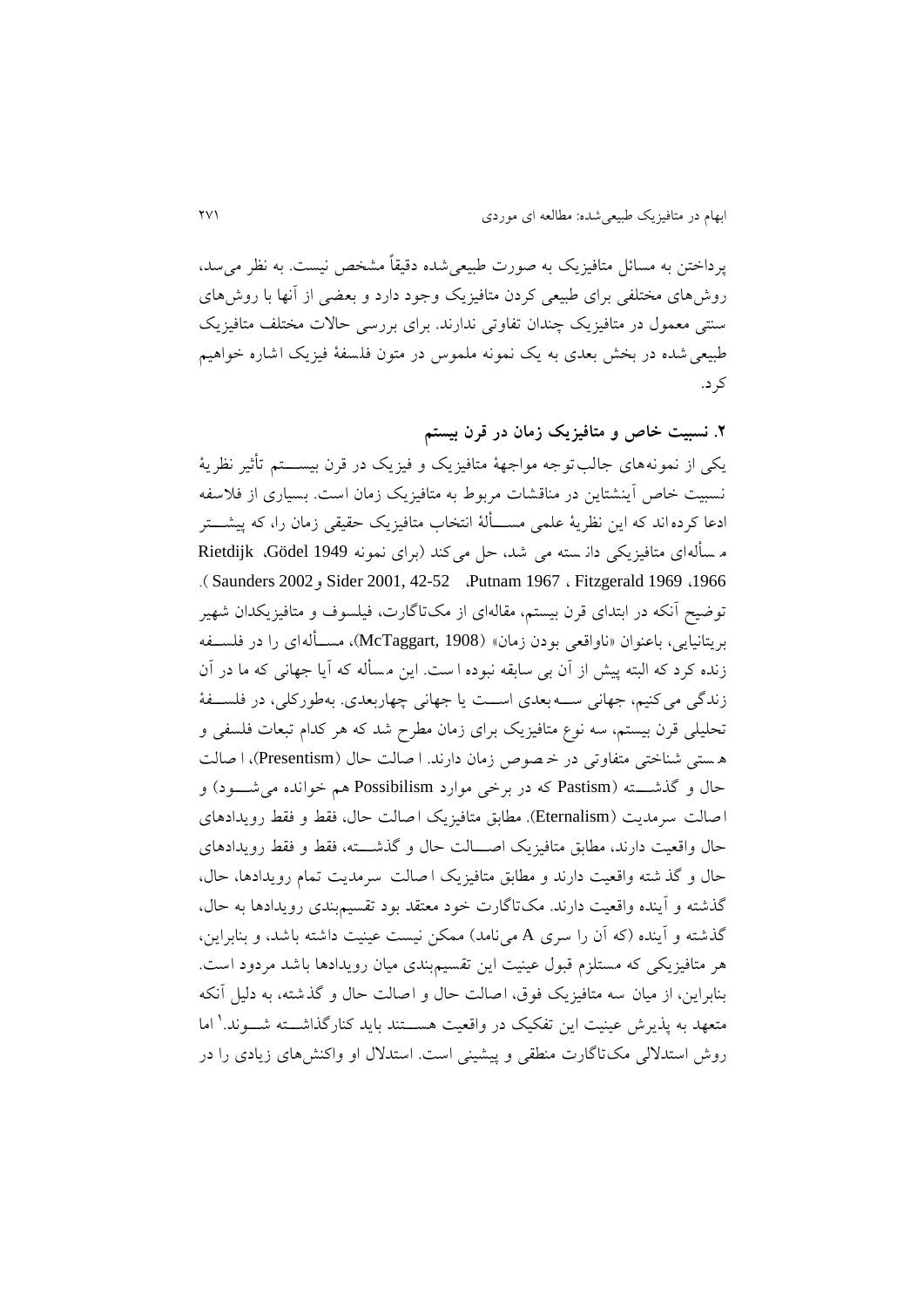میان متافیزیکدانان (هم شامل کسانی که از ا صالت حال دفاع می کنند و هم کسانی که از اصالت حال و گذشته و نیز اصالت سرمديت دفاع می کنند) داشته است (برای مظحظة نمونة اين واکنش ها بنگريد به 1951 Williams، 70-104 2006, Bourne و .)Tooly 1997, 323-334

با اين حال، دفاع از متافیزيک حقیقی زمان با روشهای صفرفاً پیشفینی دنبال نشفده اســـت. در ادامه با توجه به تقســـيم بندی فوق تلاش میشـــود عمدۀ اســـتدلالات طبیعت گرايانه در حوزۀ فلســـفه فيزيک (با تمرکز بر نســـبيت خاص) برای انتخاب متافیزیک حقیقی زمان در میان فلاسفه بررسی شود.

**.9-1 علم به عنوان راهحل مسألة متافیزیکی زمان**

برخی فلا سفه ادعا کرده اند که فیزیک به طور کلی م سألهٔ ً سنتاً متافیزیکی انتخاب میان متافیزیکهای زمان را «حل» کرده ا ست یا علیالا صول حل می کند (پیشتر به منابع این دسته از فلاسفه اشاره شد. برای يادآوری: 1949 Gödel، Rietdijk، Pitzgerald، 1969 ، 1967 Putnam، 42-52 2001, Sider و2002 Saunders). اين جر يان فکری ابتدا به طور جدی تو سط پاتنم شروع شد، او معتقد ا ست نظرية ن سبیت خاص به ما می آموزد که ما در جهانی چهاربعدی زندگی می کنیم. و مهمتر از آن، بنابر ادعای پاتنم مسألهٔ سنتی زمان در نهايت حل شده است، آنهم نه توسط فلسفه، بلکه توسط فيزيک. )247 1967, Putnam )در صورتی که استدلل پاتنم درست باشد، آ نگاه اين موووع که نظريهٔ نـسبيت خاص مسألهٔ متافيزيک زمان را حل کرده ا ست، نـشان می دهد د ستکم نمونهای از حل يک مسألهٔ متافيزيکی، نه با روش های سنتی متافيزيکی، بلکه توسط علم حل شده است. و برای انتخاب میان متافیزیکهای زمان هیچ نیازی به اتخاذ روشهای پیشینی نیست. کافی است با دقت در بهترين نظريات علمی مان، پیامدهای متافیزيکی آنها را کشف کنیم.

پاتنم در اســـتدلال خود نشـــان می دهد هر متافیزیکی از زمان که منکر واقعی بودن رويدادهای آينده يا رويدادهای گذ شته با شد با نظرية ن سبیت خاص نا سازگار ا ست و بنابراين مردود است. اما، از طرف ديگر، اين نظرية فیزيکی نشان می دهد فقط متافیزيک سفففرمدی گرايانه، که مطابق آن تمام رويدادهای حال، گذشفففته و آينده واقعیت دارند حقیقی ا ست. او برای ا ستدلال خود از مفرو ضاتی ا ستفاده می کند. نخ ست، او واقعی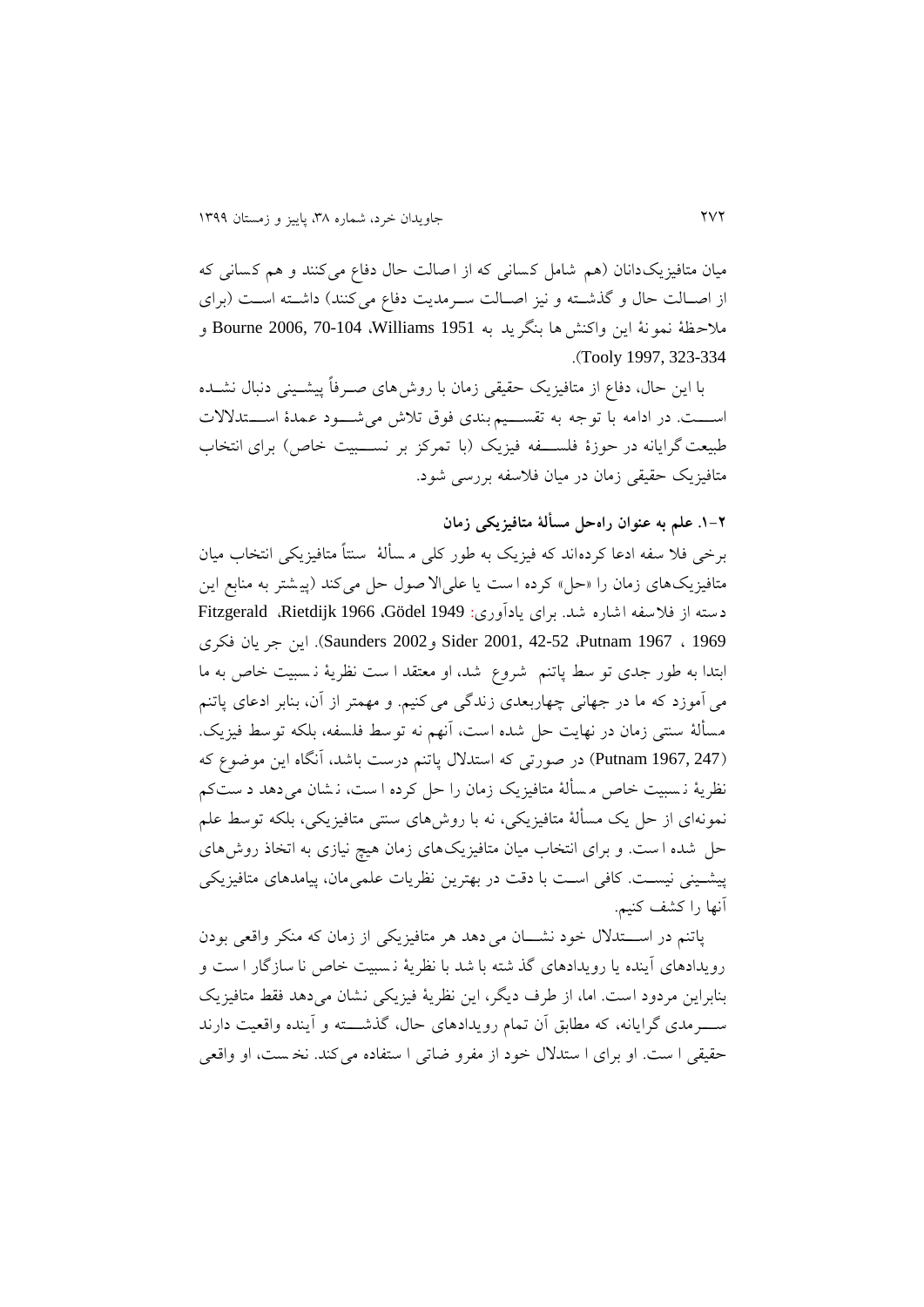بودن دسفففتکم دو رويداد »من-اکنون )Now-Me »)و »تو-اکنون )Now-You »)را فرض میکند به طوری که اين دو رويداد عضو جهانخطهای «من» و «تو» باشند و من و تو نیز در دو چارچوب مرجع متفاوت قرار داشـــته باشـــد (به عبارت ديگر نســـبت به يکديگر سرعت نسبی داشته باشند). از سوی ديگر او فرض می کند طبق نظريهٔ نسبيت خاص همزمانی میان دو رويداد مطلق نيســـت. به عبارت ديگر، همزمانی وابســـته به چارچوب مرجع است، به اين معنا که يک رويداد ممکن است در يک چارچوب مرجع برای رويدادی ديگر همزمان بهشــمار رود و در چارچوب مرجع ديگری در گذشــته يا آيندۀ آن رويداد قرار گیرد. فرض ديگر او آن اسففت که واقعیت يک رويداد امری مطلق است. به عبارت ديگر واقعيت يک رويداد مستقل از چارچوب مرجع است، يعنی ممکن نیســت رويدادی در يک چارچوب مرجع واقعی باشــد اما در چارچوب مرجع ديگری غیرواقعی به شـــمار رود. او در ادامه فرض می کند به ازای هر دو رویدادی که در يک چارچوب مرجع بخصوص در رابطة همز مانی قرار داشته باشند، در صورتی که يکی از آنها واقعی باشفد ديگری نیز واقعی اسفت )پاتنم نام اين رابطه میان دو رويداد را، که به واقعیت آنها مربوط است، R میگذارد. این رابطه، که در ادبیات فلسـفهٔ زمان به شـکل «واقعی بودن برای... (being real as of) » تفســیر می شــود، از نظر پاتنم به دلیل آنکه مستقل از چارچوب مرجع ا ست رابطه ای هم ارزی ا ست، به اين معنا که واجد خواص انعکا سی، تقارنی و تعدی ا ست(. پاتنم ا ستدلل می کند که در ف ضازمان مینکوف سکی - آينشتاين به دليل غیرمطلق بودن رابطهٔ همزمانی و مطلق بودن رابطهٔ R، تمام رويدادهايی که در چارچوب مرجع «من» با «من-اکنون» همزمانند، به دلیل واقعی بودن من-اکنون واقعیت دارند، و تمام رويدادهايی که در چارچوب مرجع »تو« با »تو-اکنون« همزمانند به دل یل واقعی بودن «تو-اکنون» واقعیت دار ند (رو یداد هایی که ممکن اسست در چارچوب مرجع من گذشته يا آينده به شمار روند). بهطورکلی، او نشان میدهد به دلیل آنکه واقعیت مطلق است (رابطهٔ R هم|رزی است) تمام رویدادهای فضازمان با یکدیگر در رابطهٔ R قرار دارند و بنابراين يا تـمام رويدادها واقعيت دارند يا هيچکدام واقعی نیستند (که بداهتاً نادرست است، زیرا از نظر پاتنم دست کم یک رویداد ( «من–اکنون») واقعیت دارد). (Putnam 1967، همینطور برای ملاحظهٔ تقریری مفصـــل تر از اســـتدلال پاتنم بنگريد به (اميري آرا و کرباسی زاده ١٣٩٦)).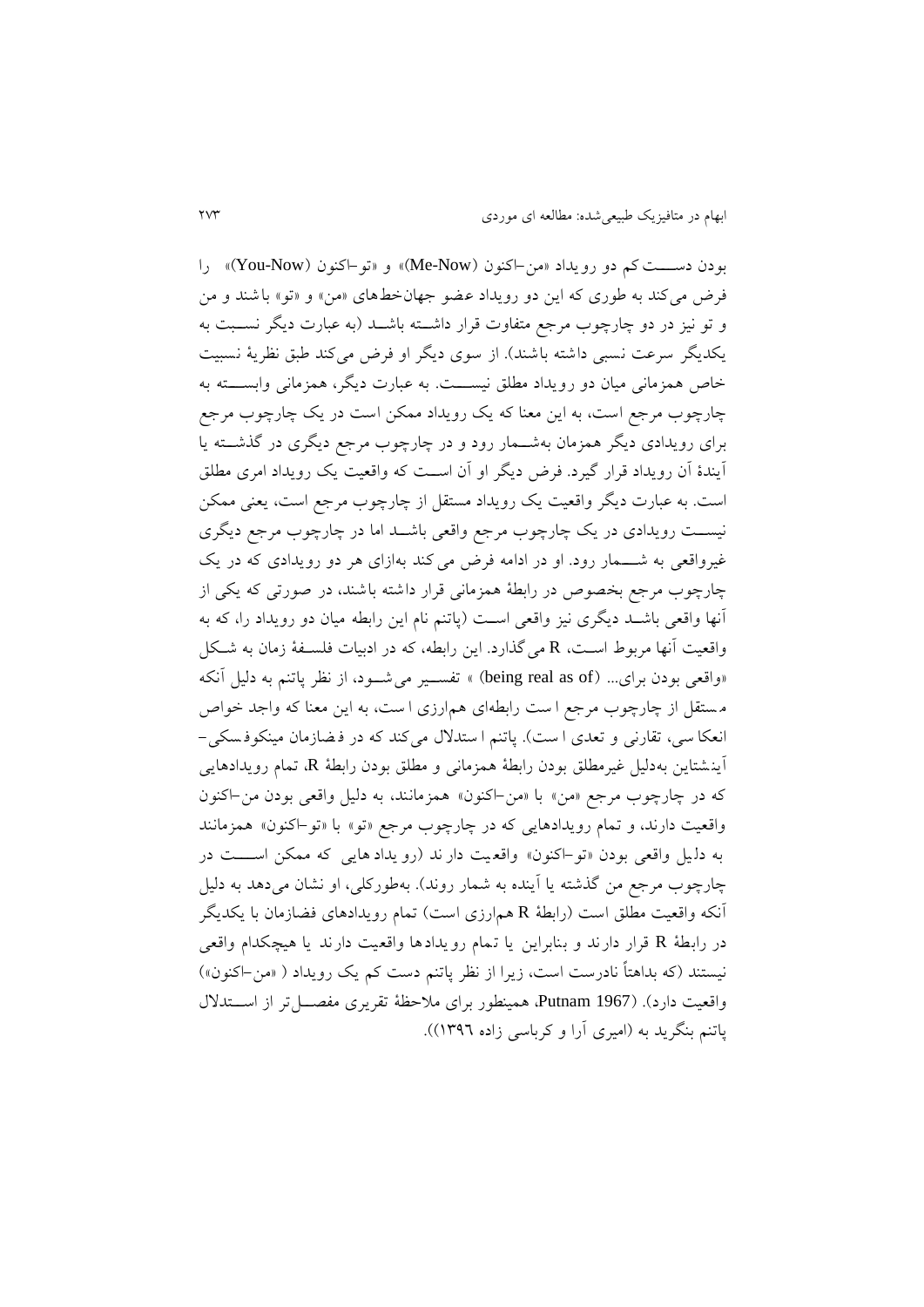**.1-1 علم به عنوان منبع و نه راهحل مسألة متافیزیکی** 

استدلال پاتنم با واکنش،ایی از سوی برخی فلاسفه شد که ادعا کردند استدلال او نشان نمی دهد مسألهای متافيزيکی توسط فيزيک حل شده است، هر چند نسبيت همزمانی از نظرية نسبیت خاص، به عنوان يکی از بهترين نظريات فیزيکی ما، بايد پذيرفته شود. اما اين مو ضوع نـ شان نمی دهد که مـ سألهٔ متافيزيک زمان تو سط فيزيک حل می شود. اين دسته از فلاسفه معتقدند در استدلال پاتنم فرضی وجود دارد که خود به وضوح متافيزيکی است. اين فرض که رابطهٔ R رابطهای مطلق است (به عبارت ديگر اين فرض که واقعیت یک رویداد مستقل از چارچوب مرجع است) (Sklar1977, 275). برای ملاحظهٔ تقريری از اين واکنشها بنگريد به اميری آرا (١٣٩٨))

اسکلار می گويد:

اگر بخواهیم که واقعیت يا واقعیت متعین رويدادها و اشیا را با روابط زمانی که آنها با يک ناظر دارند پيوند دهيم بايد بپذيريم چنين مفاهيمی به همان اندازه که رابطه همزمانی نامتعدی شده است، در نسبت با حرکت لخت ناظر لحاظ می شوند و درست به همان اندازه نامتعدی هستند. ...اکنون، طرفدار فلسفهٔ سنتی این دعاوی ممکن است در حقیقت نسبت به اتخاذ اين قدم «نسبی کردن» بیمیل باشد. اگر چنین باشد، او بايد يا دعاوی خود را کنار بگذارد يا نسبیت خاص را رد کند. اما نیاز نیست که اين دو راه را در پیش خود ببیند، زيرا او بهسادگی میتوان اين پیامد را بپذيرد، پیامدی که البته بیشک غیرمنتظره است، اما بههیچ وجه ناسازگار يا آشکارا بیمعنی نیست، که انگارههای خود از واقعیت و واقعیت متعین را، در عین اینکه مفاهیم خود از همزمانی را نسبی میسازد، نسبی کند. علم میتوان فلسفه را تغییر دهد و نزاع را در منظر جديدی بگذارد، اما نمی تواند د نزاع را به هيچ وجه منحل کند. (Sklar1977,  $(300)$ 

علاوه بر ا سکلار، فلا سفهٔ ديگری نيز از جهات ديگر در مفرو ضات ا ستدلال پاتنم مناقشه کردهاند، نمونة مشهور ديگری از آنها، واکنش استین است، او معتقد است با رد فرض متقارن بودن رابطة R میتوان از نوعی صیرورت در هندسة مینکوفسکی -اينشتی ن دفاع کرد )1968 Stein و 1991 Stein). همینطور برخی ا ستدلل کرده اند که در ف ضای نســبیتی میتوان تعريف از حال را بهگونهای تغییر داد که صــیرورت با نظريهٔ نســبیت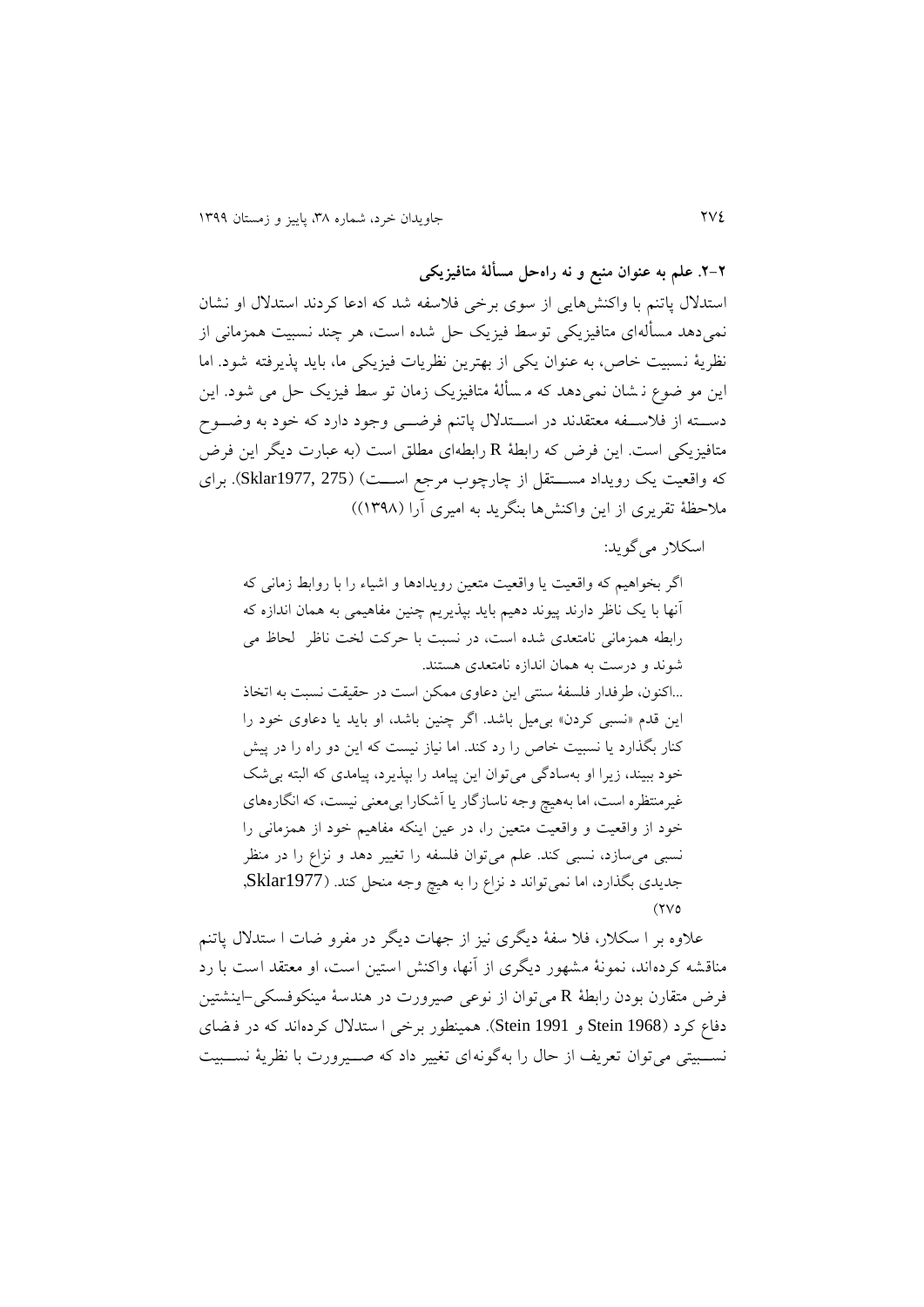خاص سازگار شود. برای نمونه، گادفری ا سمیت معتقد ا ست در ف ضای پ سان سبیتی میتوان رويدادهای حال را مجموعة رويدادهای روی مخروط نور گذ شته دان ست، زيرا در هندسهٔ مینکوفسکی فاصلهٔ فضازمانی این مجموعه رویدادها صفر است (-Godfrey  $^{\circ}$  (Smith 1979, 240)

به طور کلی، از ديدگاه اين سـنت فکری، اسـتدلال پاتنم نشـان نمی دهد که نظريهٔ نسبیت خاص متافیزيک بخصوصی را ترجیح می دهد، بلکه صرفاً گزينه های متافیزيکی جديدی را پيش روی متافيزيکدان قرار می دهد. گزينههايی که از نظريهٔ نسـبيت خاص به عنوان يک منبع برای مفروضــات اســتفاده می کنند، از جمله اينکه در متافيزيک جديد مفهوم همزمانی مطلق یا ضرورت واقعیت مطلق و نیز صیرورت مطلق در هر «لحظه» و <sup>8</sup> يا فرض وجود لحظة اکنون عمومی بايد کنار گذاشته شود.

**.8-1 علم به عنوان تأیید یا رد یک متافیزیک خاص**

در فلســـفهٔ زمان معاصــــر فلاســـفه<code>ای هســـتند که به نظر می رســـد برای حل مســـألهٔ</code> هســـتی شـــناســــی زمان و انتخاب میان گزینه های متافیزیکی زمان روش های پیشـــینی متافيزيکی را معتبر می دانند، اما بهعلاوه، بهنوعی معتقدند نتیجهٔ کار متافیزیکیشـان باید با علم سازگار باشد. ما در اينجا به دو نمونه اشاره خواهیم کرد. نمونة نخست، نظريات متافيزيکی خود را با «فيزيک رايج» مقايســـه می کند و نمونهٔ دوم معتقد اســت نظريات متافيزيکی صرفاً لازم است کفايت تجربی داشته باشد.

تئودور ســايدر (Theodor Sider) اثر مفصــلی در دفاع از چهاربعدگرايی دارد که در آن استدللت متعددی علیه اصالت حال مطرح می کند )2001 Sider). عمدۀ استدللت او پیشینی است. با اين حال در بخشی از کتاب به نظرية نسبیت خاص می پردازد ) Sider 2001, 42-52). او معتقد اسـت «سـازگاری با نظريهای بســيار نزديک به فيزيک رايج قیدی اســت که هر نظريهٔ بســنده در خصــوص زمان بايد آن را مراعات کند» ( Sider 42 .2001). او پس از توضـيح ناسـازگاری نظريهٔ نسـبيت خاص با نظريهٔ اصـالت حال سازگاری هستیشناسی اصالت سرمديت )در اصطظحات او چهاربعدگرايی يا نظرية B ) با علم معاصر را مزيتی برای آن میداند. )52 2001, Sider).

از سوی ديگر، مايکل تولی نيز در اثر مفه سلی با روش متافيزيکی از نظريهٔ ا صالت حال و گذشته دفاع می کند (1997 Tooley). اما در بخشی از کتاب خود به طور مفصل به ناسازگاری اين نظريه با نظريهٔ نسبيت خاص واکنش نشان می دهد. او معتقد است که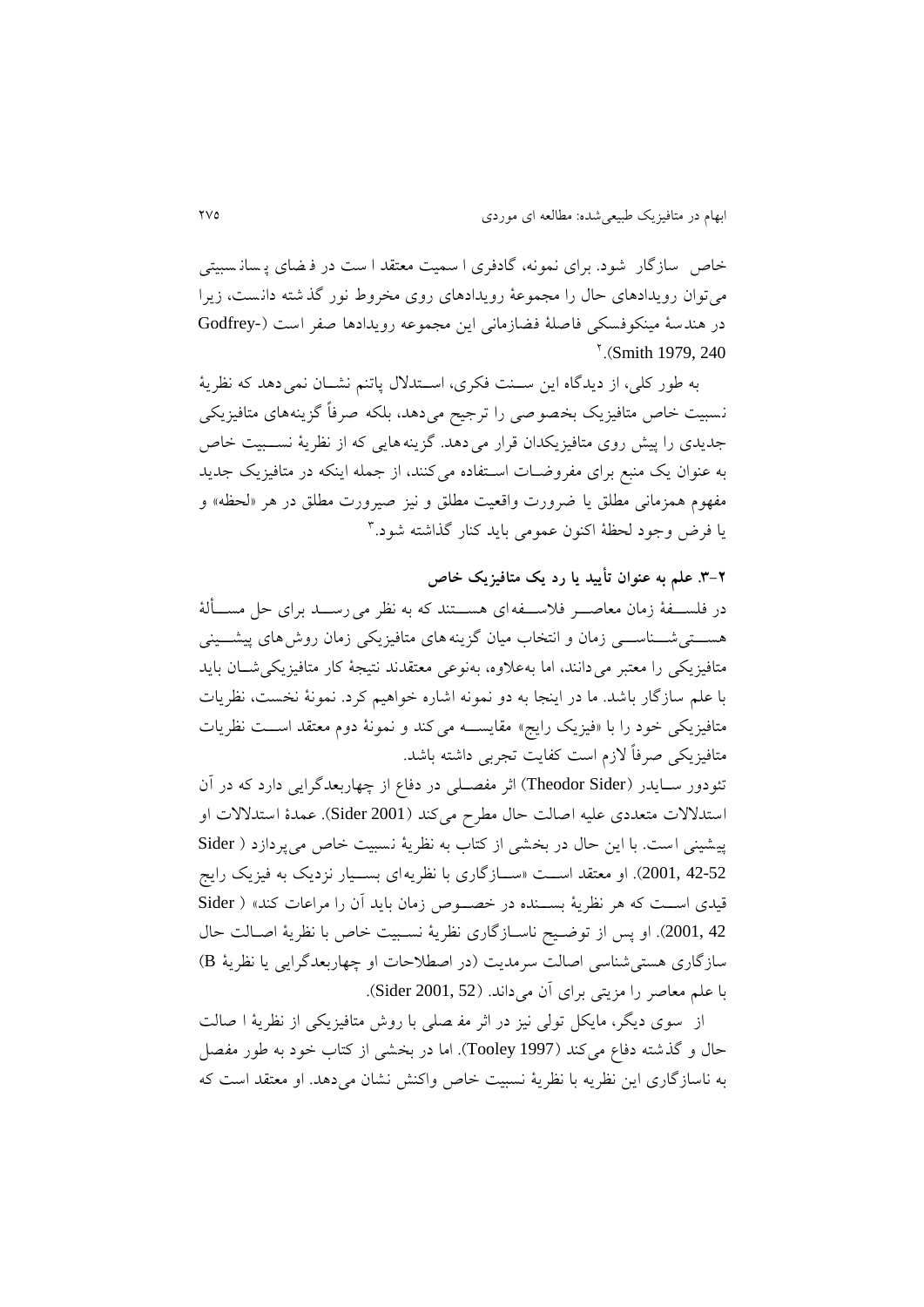در نظرية ن سبیت خاص میتوان بهگونهای بازنگری کرد که با نظرية متافیزيکی ا صالت حال و گذ شته (و همینطور ا صالت حال) سازگار شود. در حقیقت، تولی بدیلی برای نظريهٔ نســبیت خاص معرفی می کند که اولاً کفایت تجربی داشـــته باشـــد و ثانیاً رابطهٔ همزمانی مطلق در آن تعريفپذير باشد ) 338-71 1997, Tooley). او معتقد است ريشة ناسـازگاری نظريهٔ نسـبيت خاص <del>و</del> با هر نظريهای که مسـتلزم تعريف $\mu$ يری همزمانی مطلق است در پذيرش اصل دوم نسبيت خاص است. اين اصل که سرعت يکس*ويهٔ* نور در تمام چارچوبهای مرجع لخت يک سان ا ست. حال آنکه، او با تو سل به بحثهای رايـشنباخ و گراونبوم در خـصوص غيرتجربی بودن اين ا صل، ا ستدلال می کند که هيچ دليل تجربي برای پذيرش آن وجود ندارد (در بخش بعد به نظر يات رايشـــــنباخ و گراونبوم اشاره خواهیم کرد).

**.4-1 کار فلسفی به مثابه دقت در شرایط اِمکان علم**

نوع چهارم روش فلسفی در فلسفهٔ زمان قرن بیستم روش کار چهرههای برجستهای از جريان تجربهگرايی منطقی مانند شلیک و رايشنباخ است. به خصوص اثر مهم رايشنباخ دربارۀ زمان و مکان )1957 Reichenbach )در مباحثات بعدی فلسفف ة زمان و نظريات همزمانی بسیار تأثیرگذار بوده است. در این روش نشان داده می شود در نظریات علمی مؤلفه هايی غیرتجربی وجود دارد که میتوان آنها را «پیشپینی» دانســت. بااینحال، این روش فلســـفهورزی از اين جهت از روش کانتی فاصــــله می گیرد که در آن، برخلاف فلسفهٔ کانتی، این مؤلفههای پیشینی «ضرورت متافیزیکی» ندارند، بلکه صرفاً موضوعی  $^2$ .(Ladyman 2007, 179 ،Ladyman and Ross 2007, 111).  $^2$ رايشنباخ يکی مؤلفههای غیرتجربی در نظريهٔ نسبيت خاص را در تعريف همزمانی ميان دو رويدادِ از نظر مکانی مجزا تشـــخیص می دهد. از نظر او اين تعريف مبتنی بر فرض يکسان بودن سرعت «يکسويهٔ» نور در تمام جهات است.

اينشـتين در مقالهٔ معروف خويش «درباب الکتروديناميک اجسـام در حال حرکت» )1905 Einstein )برای همزمانسازی دو ساعت در دو موقعیت مکانی مختلف رويهای ارائه می کند: ارســــال يک ســــيگنال نوری از موقعیت A به موقعیت B و بازتاب آن از موقعیت B به موقعیت A. فرض کنیم رويداد ارسال سیگنال نوری از موقعیت A، E<sup>A</sup> و ورود اين سیگنال به موقعیت B، E<sup>B</sup> و رويداد رسیدن بازتاب سیگنال به موقعیت A را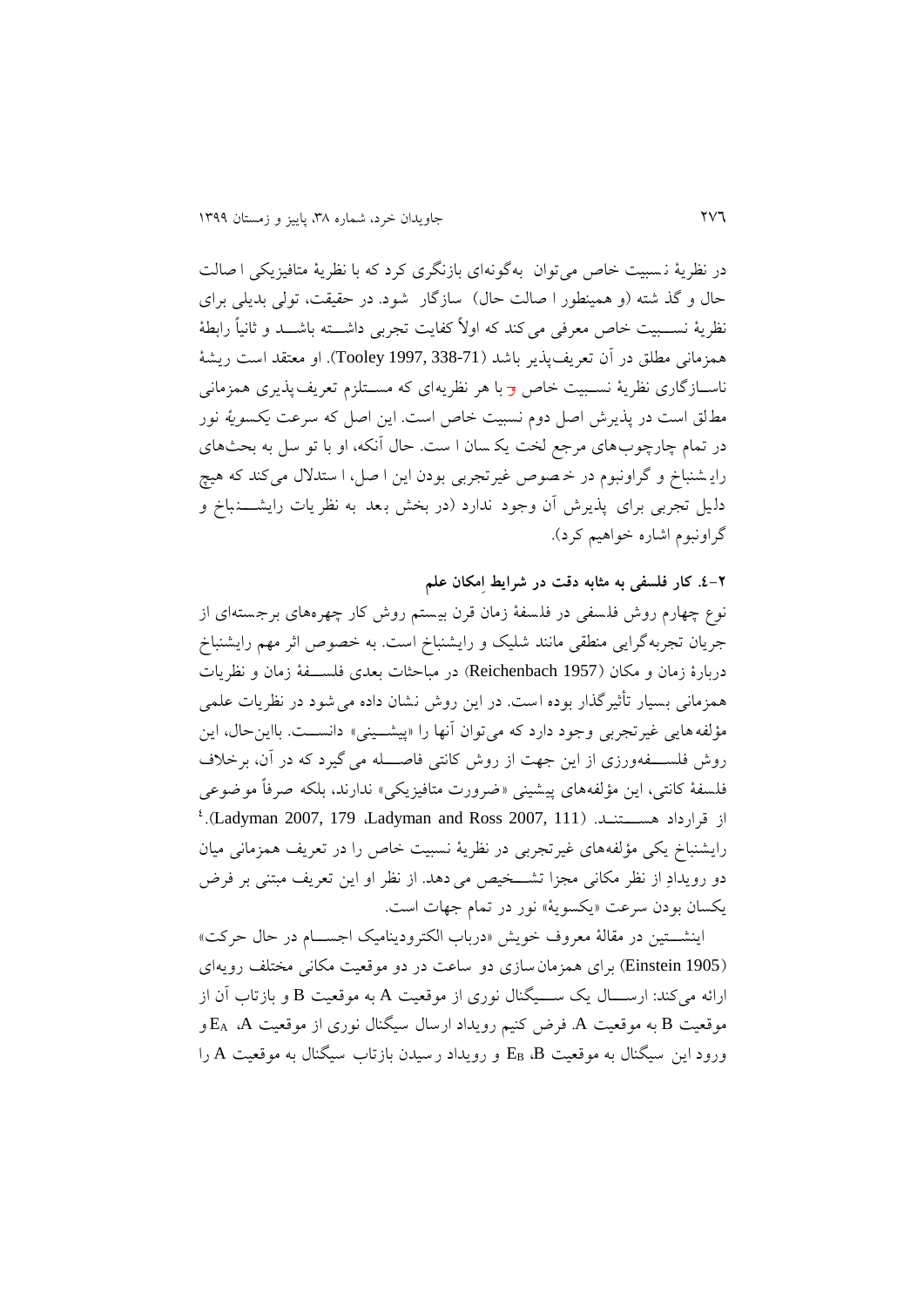و /E<sup>A</sup> را به /E<sup>A</sup> بنامیم. همینطور زمان قراشت شففده در سففاعت A برای رويدادهای E<sup>A</sup> ترتیب ta و  $t_A$ ، و زمان قرائت شده در ساعت B برای رویداد  $E_B$  را t $_5$  مینامیم. بدین ترتیب میتوانیم تعریفی از همزمانی را به شکل زير ارائه کنیم: <sup>1</sup> DEFS: دو ساا در دو عیت ره ی عک نی جدا از هم، <sup>A</sup> و B، همزع نند، اگر و تنه اگر:

 $t_{B} = t_{A} + \frac{1}{2} (t_{A} - t_{A})$  ( $\Delta = \tau$ )



**شکل 1**

در متون فلســفه زمان به فرآيند فوق برای همزمانســازی دو ســاعتِ از نظر مکانی مجزا «همزمان $بازی استاندارد»° گفته می شود (Jammer 2006, 119). با داشتن تعریفی$ از همزمانی دو ســــاعت می توانیم دو رویداد همزمان در موقعیت های مکانی مجزا را تشخیص دهیم. ب نا بر تعريف فوق از همز مانی می توانیم دو رو يداد همز مان در موقعیتهای A و B را به شکل زير بيان کنيم:

: در موقعیت A، رویداد E<sub>Aa</sub> با رویداد E<sub>Aa</sub> همزمان است اگر و تنها اگر :  $\hbox{DEF}_\mathrm{S}\,2$   $\hskip1mm \square$ 

 $t_{Aa} = t_A + 1/2(t_{A/-} t_A)$  (1—4)

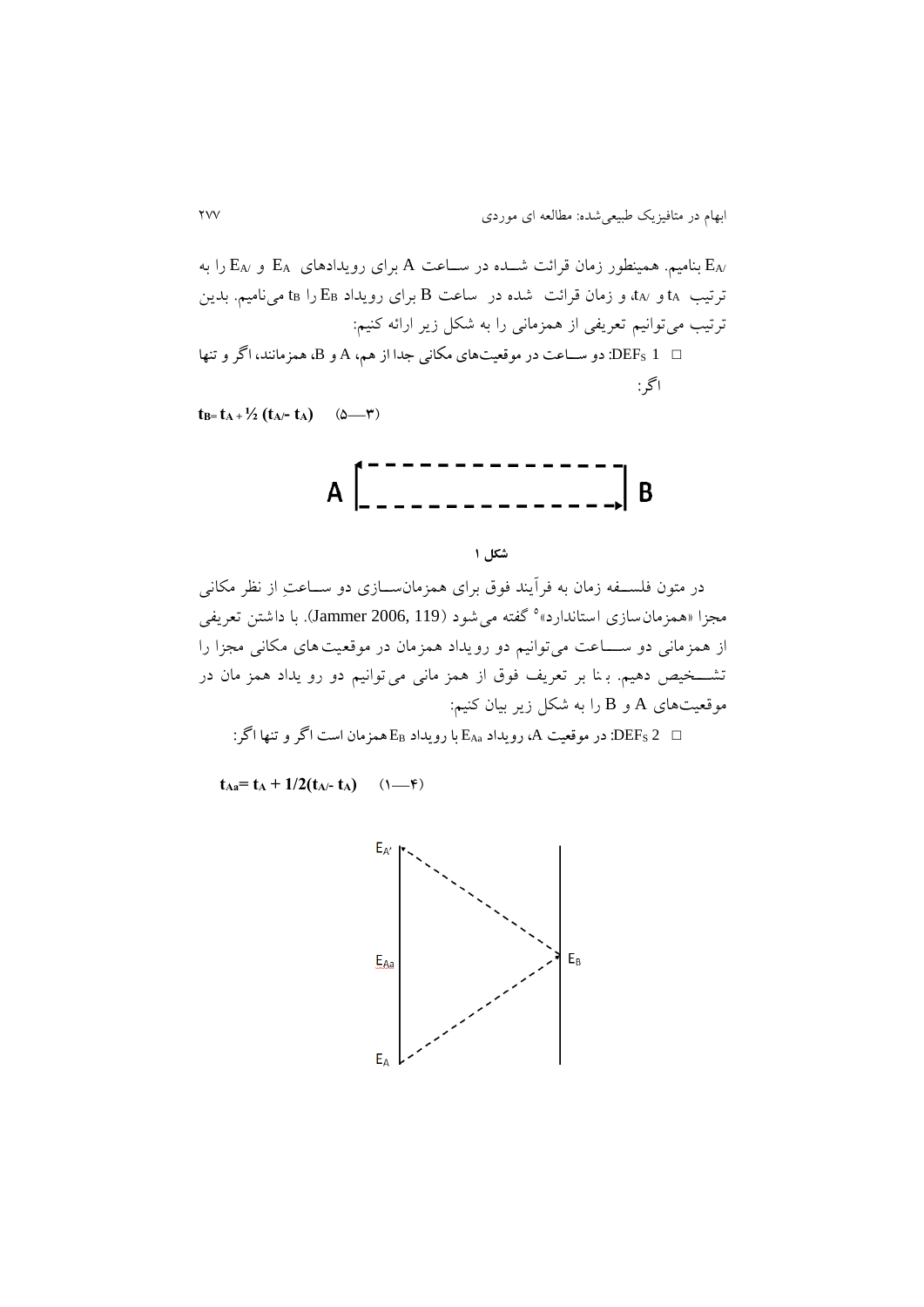با اين حال، فرآيند فوق در تعیین تعريف همزمانی دو رويداد از نظر مکانی مجزا، نیازمند فرض ديگری اســت که اينشــتين آن را «بنا به تعريف» میپذيرد، اين فرض که زمان مورد نیاز برای سفف ر سففیگنال نوری از A تا B معادل زمان مورد نیاز برای سفف ر سیگنال نوری از B تا A است (Ibid). از نظر رايـشنباخ در صورتی که بخواهیم از اين فرض اجتناب کنیم لازم است DEFs 1 و DEFs 2 را به شکل زير بازنويسسی کنیم :)Reichenbach 1958, 127)

 <sup>3</sup> DEFS: دو ساا در دو عیت ره ی عک نی جدا از هم، <sup>A</sup> و B، همزع نند، اگر و تنه اگر:

 $\mathbf{t}_\mathbf{B} = \mathbf{t}_\mathbf{A} + \mathbf{B} (\mathbf{t}_\mathbf{A})$  $0 \leq 2 \leq 1$  ( $\Delta$ —Y)

(Ibid.) به دنبال آن همزمانی میان دو رويداد نيز به شکل زير بازتعريف می شود: : در موقعیت A، رویداد E<sub>Aa</sub> با رویداد E<sub>B</sub> همزمان است اگر و تنها اگر (EB ): **tAa=**  $tB = tA + \varepsilon (tA) - tA$ **)**  $0 \le \varepsilon \le 1$  **(** $\triangle -\triangle$ **)** 

م شخص ا ست که در صورتی که سرعت نور را در جهات مختلف يک سان فرض کنیم، مقدار ɛ برابر با 1/2 خواهد بود و <sup>3</sup> DEF<sup>S</sup> معادل <sup>1</sup> DEF<sup>S</sup> خواهد شفففد که از فرآيند همزمانسازی استاندارد نتیجه میشود.

از نظر رايشـــنباخ و گراونبوم، فرض يکســـان بودن ســــرعت نور در جهت رفت و برگشت از اين جهت «غیرتجربی» است که تعیین آن «علیالاصول» امکانپذیر نیست. به عبارتی، علیالا صول، هیچ فرآیند فیزیکی را نمیتوان برای تعیین سرعت یکسویهٔ نور طراحی کرد. زيرا:

برای تعیین همزمانی رويدادهای به لحاظ مکانی مجزا لزم است سرعت ]سیگنال نوری] را بدانیم، و برای اندازهگیری اين سرعت لازم است همزمانی رويدادهای از نظر مکانی مجزا را بدانیم. رخ دادن این دور ثابت میکند که همزمانی موضوع شناخت نیست. )Reichenbach ,9153 3-926).

بنابراين، بر مبنای اســتدلال اصــلی قراردادگرايی، به علت وجود دور غیرقابل خروج در تعیین سرعت نور »هیچ امرواقعی مربوط به طبیعت در روابط زمانی عینی رويدادهای فیزيکی مانع هر انتخاب مقدار ɛ میان 0 و 9 نمیشففود« )354 1973, Grünbaum). از نظر قراردادگرا يان، يگانه قیدی که در تعیین روابط زمانی میان رويدادها نقش بازی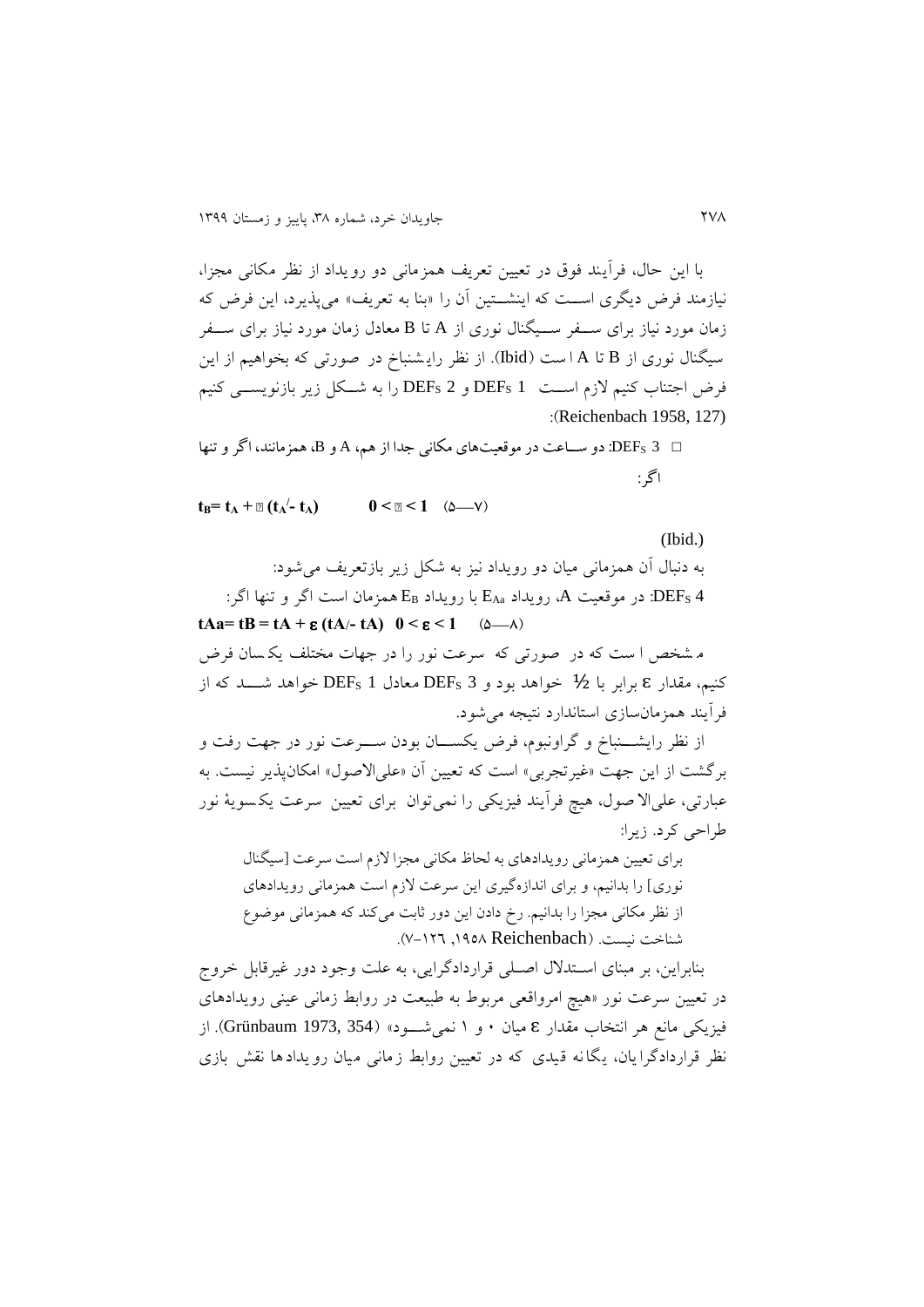میکند قید علّی است که به طور ضمنی در دامنهٔ **z** میان ۰ و ۱ وجود دارد.<sup>٦</sup>

برخی فلا سفه تلاش کرده اند تا از نظريهٔ قراردادگرايی نتايج متافيزيکی بگيرند. برای نمونه پتکوف نظريهٔ قراردادگرايی را مؤيد هستی شناسی اصالت سرمديت می داند، زيرا از نظر او قراردادی بودن همزمانی به معنای آن ا ست که د سته های رويدادهای همزمان کلاس های همارزی تـ شکیل نمی دهند و بنابراین ممکن نیـ ست ا صالت حال و ا صالت حال و گذشته درست باشند. (Petkov 2008 ،Petkov 1989). در مقابل، مايکل تولی و کوهن معتقدند صو رتبندی ɛ از همزمانی اين امکان را فرآهم میکند که بتوان از رابطة همزمانی مطلق دفاع کرد، زيرا همزمانی نسبی در نتيجهٔ انتخاب مقدار 1⁄2 برای £ است، حال آنکه اين انتخاب تجربی نی ست. بنابراين، می توان با توزيع منا سبی از مقادير ɛ در چارچوب های مرجع مختلف دست هٔ يکســـانی از رو يداد های همز مان را در تـمام چارچوبها تشخیص داد. ).11Ch 1997, Tooley و 2016 Cohen).

**.8 نتیجه گیری: ابهام در روش طبیعتگرایانه در فلسفه فیزیک زمان )نسبیت خاص(** همانطور که در بخش های قبل ديده شد. در همه موارد مذکور ادعا شده است که نوعی متافیزیک طبیعی شــــده در حال شــــکل گیری اســــت. البته دربارهٔ زمان، رهیافتهای طبیعی شدهٔ متفاوتی وجود دارد که بررسی همهٔ آنها در یک مقاله ناممکن است. بنابراین، توجه نويـ سندگان منحـ صر به رهيافتهای موجود در فلـ سفهٔ فيزيک معا صر ا ست و رهیافتهای دیگر (برای مثال رهیافتهای شـناختی) را شـامل نمی شـود. همانطور که دیدیم، معلوم نیست دقیقاً کدامیک از راهحل های ارائه شده، دقیقاً طبیعتگرایانه هستند. در مورد متافیزیکِ حقیقی زمان از نظر فلاسفهٔ فیزیک (نسبیت خاص)، به نظر نمی رسد معیار دقیقی برای طبیعیشدن در متافیزيک وجود داشته باشد.

در نگاه پاتنم، علم پاسخی برای حل مسائل متافیزیکی است. بنابراین، صرفاً با توجه به علم می توان بین دو دیدگاه در مورد زمان قضاوت کرد. اما صرفاً با نگاه به مفروضات اســـتدلال پاتنم می توان ادعا کرد که، به جز غیرمطلق بودن رابطهٔ همزمانی، همه آنها از متافیزيک سنتی ه ستند. اگر قرار بود صرفاً با تکیه بر علم، ا ستدللی علیه يک دي دگاه متافیزيکی اقامه کرد، قاعدتاً چنین استدللی بايد مبتنی بر مقدمات علمی باشد.

اما اگر قرار باشـــد علم گزينههای جديدی را در اختيار دوســـتداران متافيزيک قرار دهد، معلوم نیســـت روش های متافیزیکی که از علم الهام گرفته اســـت، چه اندازه با روش های متافیزک سنتی تفارت دارد. اگر تفاوتی وجود ندا شته با شد در این صورت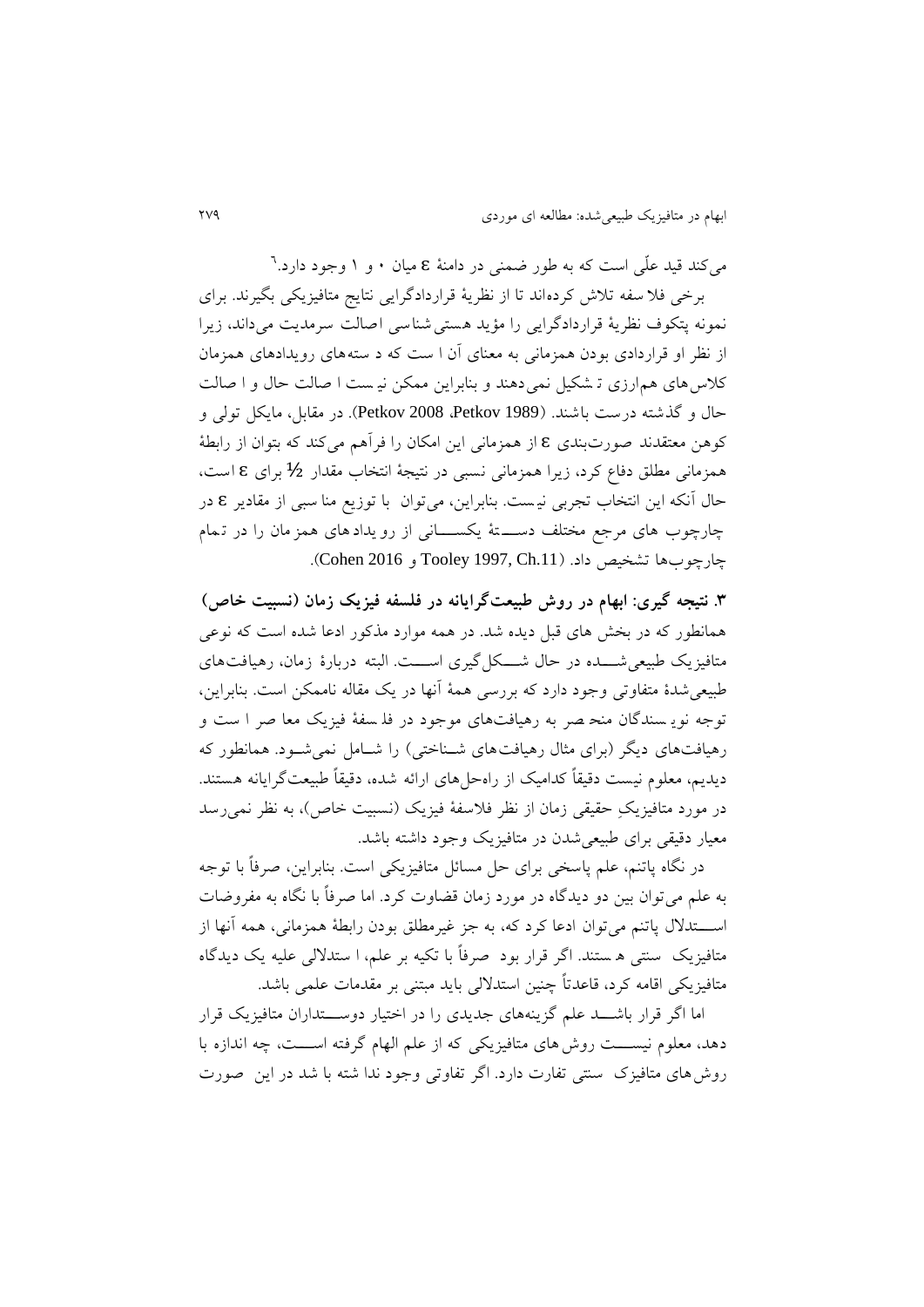معلوم نیست مراد از متافیزیک طبیعی شده چیست؟ اما اگر تفاوتی وجود دا شته با شد تعیین روشهای متفاوت این نوع متافیزیک کار سادهای نیست. به نظر می ر سد در این نوع متافیزیک نیز اصل صرفه جویی و اصل تعهد برقرار است. پس ارائهٔ معیارهایی برای تمیز متافیزیک طبیعی شده از متافیزیک سنتی بر عهدۀ کسانی است که معتقدند این نوع متافیزیک طبیعیشده است. متأسفانه بهنظر میرسد چنین معیارهایی ارایه نشده است.

در نگاه سوم نیز روشهای متافیزیک با متافیزیک سنتی تفاوت ماهوی ندارد. در این نگاه تعهد جدیدی به متافیزیک سنتی اضافه می شود. این تعهد بازنگری مواضع فلسفی پس از ملاحظهٔ نظريات علمی است. اين بازنگری ممکن البته به صـورت انتخاب يک موضع فلسفی موجود از میان چندین موضع موجود فلسفی باشد. بدین معنی که از میان نظريههای متافيزيکی رقیب میتوان نظريه ای را برگزيد که با دستاوردهای نظريههای مقبول علمی سازگار باشد. اما شرط سازگاری، شرط جدیدی نیست. اضافه کردن این قید روشهای متافیزيک سنتی را از بیخ و بن متحول نمیسازد. اما به صورت غیرمستقیم تعهد جديدی را به اصول اولیه متافیزيک اضــافه میکند. در نتیجه، در اين نوع نگاه، نظريههای علمی ممکن ا ست نظريههای مقبول و جا افتادۀ متافیزيکی را کنار بگذارند و زمینه را برای مقبولیت انواع دیگری از متافیزیک فراهم ســـازند. البته چنین نتیجه ای دستاورد کمی نیست. اما ادعای ما اين است که روشهای موجود در متافیزيک سنتی در اين نگاه تغییر ماهوی چندانی نمیکنند و کار فلسفی با سـابقهٔ تاریخی خود فاصـلهای نمیگیرد. هر چند نتايج آن هستی شنا سی نامأنو سی را جايگزين هستی شنا سی سنتی می سازد.

اما اگر مراد از متافیزيک طبیعی شده تحقیق دربارۀ شرايط امکان علوم طبیعی با شد. در اين صـورت باز هم معلوم نيسـت چگونه روش های اين تحقيق اسـتعلايی می توانند طبیعی باشـــند. به طور خلاصــــه، ظاهراً علی رغم رواج اخیر متافیزیک طبیعیشــــده در فیزیک (نسبیت خاص)، توجه به نمونههای ملموس آن ما را به این نتیجه می ر ساند که روشهای به کار رفته در اين انواع متفاوت با روشهای سنتی و جاافتاده فلسفی تفاوت ماهوی ندارند.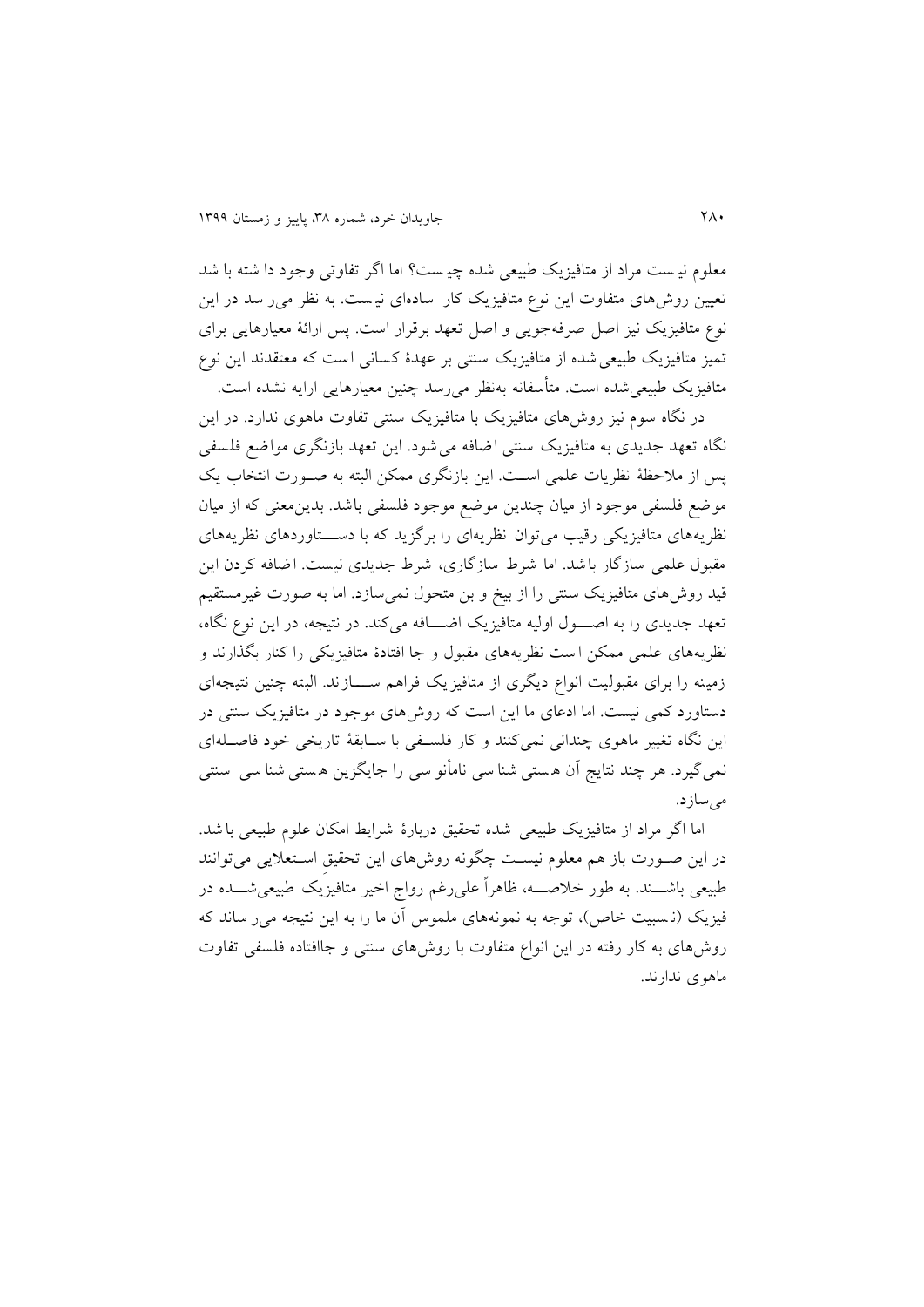# **پینوشتها**

9 از نظر مکتاگارت، اصالت سرمديت نیز، در صورتی که متعهد به عینیت روابط »همزمان با...«، »قب  $\, {\bf B} \,$ از...» و «بعد از...» (مک $\,$ تاگارات به سری رویدادهایی که بر اساس این روابط مرتب می شوند سری میگويد) میان رويدادها با شد، بايد کنارگذا شته شود، زيرا از نظر او سری B بدون سری A ممکن نیست، و به دلیل آنکه سری A متناقض است، بنابراین سری B نیز مردود است. بسیاری از فلاسفه واب ستگی سری B به سری A را رد کردهاند. )برای نمونه بنگريد به Oaklander 9119 و Smith ۱۹۸۷ و ۱۹۹۹ Smith).

2 اين رويکرد با انتقاداتی همراه بوده اسفت، برای نمونه سفويت و دينتون معتقدند اين گزينه از نظر فلسفی جالب نیست، زیرا پیامدهای غیرشهودی بسیاری به همراه دارد (بنگرید به Savitt ۲۰۰۰ ,۲۰۰۰ ,۵٦٦  $\mathcal{X}$ و Dainton ۲۰۱۲, ه۳۳-۰۲.

۳ به همین دلیل است که برخی فلاسفه مدلهای پیشنهادی اسکلار و استین را از نظر فلسفی جالب توجه نمیدانند، زیرا از نظر أنها نـسبی بودن واقعیت و یا نـسبی کردن صیرورت برای هر نقطهٔ فضازمانی غیر شهودی و يا، به قول کلندر، از نظر فلسفی غیرجالبتوجه ا ست (برای نمونه بنگرید به Callenderو 932-962 ,2006 Bourn ،91,8 ,2002 Dainton، ، Sanders 2002،نمونه برای  $(7 \cdots)$ 

٤ در حقیقت، رايشنباخ ميان دو مؤلفه در نظرية فيزيکی تمايز قائل می شود. نخست، تعاريف يا اصول of Axioms) و دوم تعاريف يا اصول پيوندی (of Axioms و دوم تعاريف يا اصول پيون connection). ا صول تنظیمی مولفههای غیرتجربی نظریهٔ فیزیکی هستند، مانند هند سهٔ اقلید سی در فیزیک نیوتن و ا صول پیوندی مولفههای تجربی هستند، مانند قوانین طبیعت. از نظر رایشنباخ ا صول تنظیمی «پی شینی» ه ستند اما نه « ضروری» و با پی شرفت و تغییر علم تغییر می کنند. (رجوع کنید به (٦١, ١٩٩٩ Friedman

#### 5 Standard Synchronization

6 زيرا در صورتی که مقدار ɛ بیش از 9 باشد، آنگاه tB > tA 'خواهد بود و اين يعنی رويداد انتشار نور از نقطهٔ B(علت) ديرتر از رويداد بازگشت به نقطهٔ A (معلول) است. و در صورتی که مقدار ɛ کمتر از 9 با شد، آنگاه **tB <tA** خواهد بود. و اين يعنی رويداد انت شار نور از نقطة A( علت( ديرتر از رويداد رسيدن پرتوي نور به نقطة B (معلول) است. (۱۶۳٫۱۹۵۸ Reichenbach ).

# **منابع**

- امیری آرا، حسن . کرباسی زاده، امیر احسان . )9816(. »توطئة سکوت : بررسی نقش ناظر ارجح در ناسازگاری نظريهٔ نسبيت خاص و متافيزيک پويانگرانه»، *فلسفه علم*، ١٤)٧. pp. ١-٢٦.
- امیری آرا، حسن .(۱۳۹۸). «بحثی دربارۀ واقعیت رویدادها در فلسفۀ زمان: بررسی انگارۀ واقعیت ن سبی در مناق شه بر سر نا سازگاری مدل پويای واقعیت و نظرية ن سبیت خاص در قرن بی س تم«،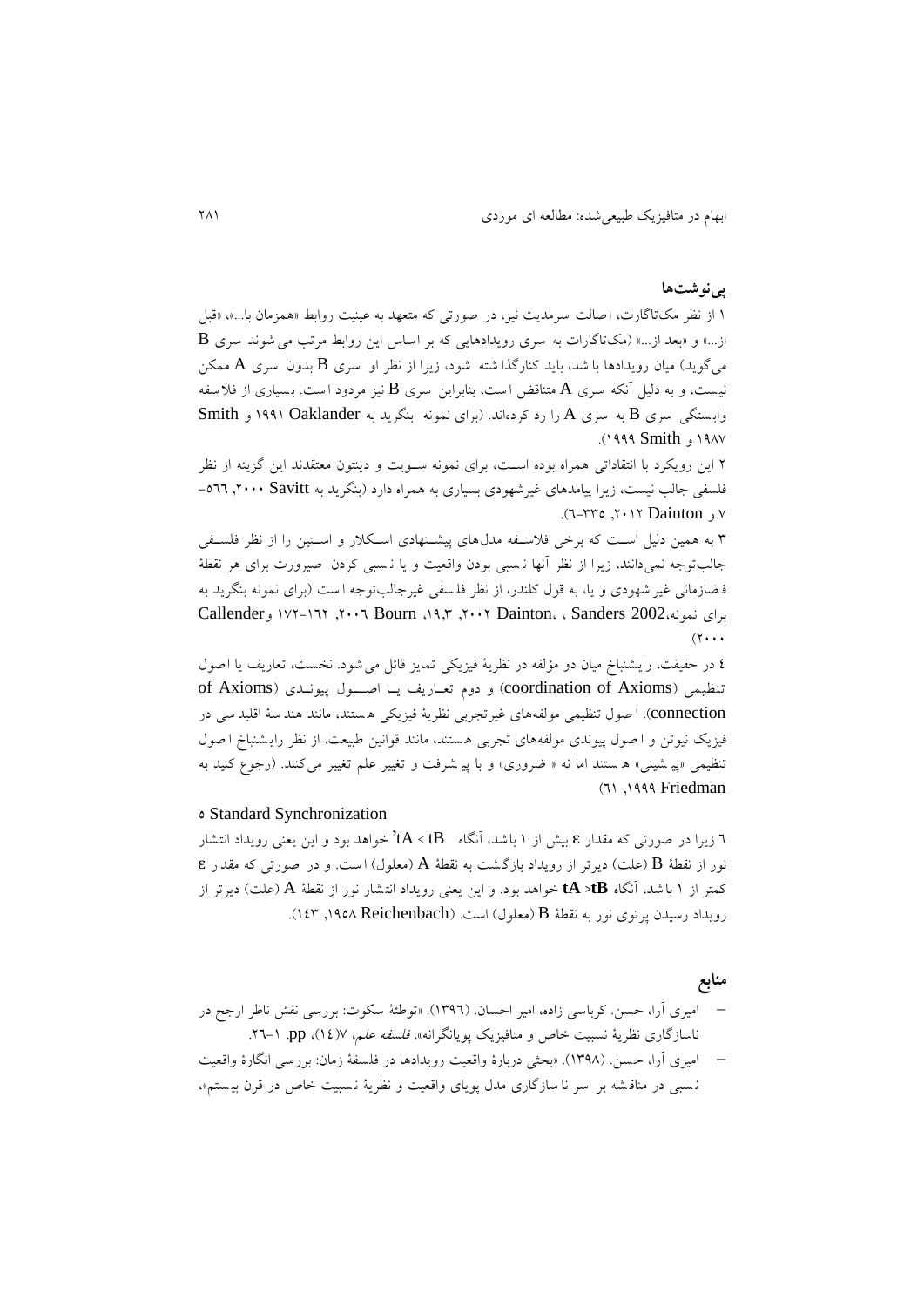پژوهشهای فلسفی ۲٦، ۵۳-۸۲

- Chakravartty, A. (2013). On the Prospects of Naturalized Metaphysics in *Scientific Metaphysics* .Oxford University Press
- Dainton, B. (2002 .)*Time and Space* ,McGill-Queen's University Press.
- Fitzgerald, P. (1969). The truth about tomorrow's sea fight .*The Journal of Philosophy.* ٣٢٩-٣٠٧, (١١)
- Friedman ,M .)9111( .*Reconsidering logical positivism* .Cambridge University Press.
- Gödel, K. (1949). A Remark About the Relationship Between Relativity Theory and Idealistic Philosophy, in Paul Arthur Schilpp (ed ,).*Albert Einstein* :*Philosopher Scientist* ,Open Court Publishing Company. 11-00V,
- Godfrey-Smith, W (1979), Special Relativity and the Present, *Philosophical Studies*.222-288 :86
- Grünbaum, A. (1973 .)*Philosophical Problems of Space and Time* )Boston Studies in the Philosophy of Science, Volume 12), 2nd enlarged edition, D. Reidel.
- Hettche ,Matt and Corey Dyck" ,)2093( .Christian Wolff ,"*The Stanford Encyclopedia* of *Philosophy*) Winter  $\cdot \cdot \cdot \cdot$  Edition ,(Edward N .Zalta (ed ,(.) URL< =https://plato.stanford.edu/archives/win2019/entries/wolffchristian.>/
- Kim  $J^*$  .( $\cdots$ ) The American Origins of Philosophical Naturalism ". Journal of Philosophical Research) \*^ Supplement):83-98
- Ladyman, James (2007) Does Physics Answer Metaphysical Questions in *The Royal Institute of Philosophy Supplements* ,Volume 61,179-201
- MacDonald & Laurence. (1998 )*Contemporary Readings in the Foundations of Metaphysics* .Routledge. London .
- McTaggart, J.M.E (1908). The Unreality of Time Mind-20V, 1910, 1V,  $\vee$
- Oaklander, L. N. (1991). A defense of the new tenseless theory of time *.The Philosophical Quarterly.* $A - B$ <sup>(117)</sup>, (117) $\ell$ ), (190.)
- Pettit, Philip. (1992) The Nature of Naturalism .*Proceedings of the Aristotelian Society* ,Supplementary Volumes.66-66:225
- Petkov, V. (1989). Simultaneity, conventionality and existence .*The*